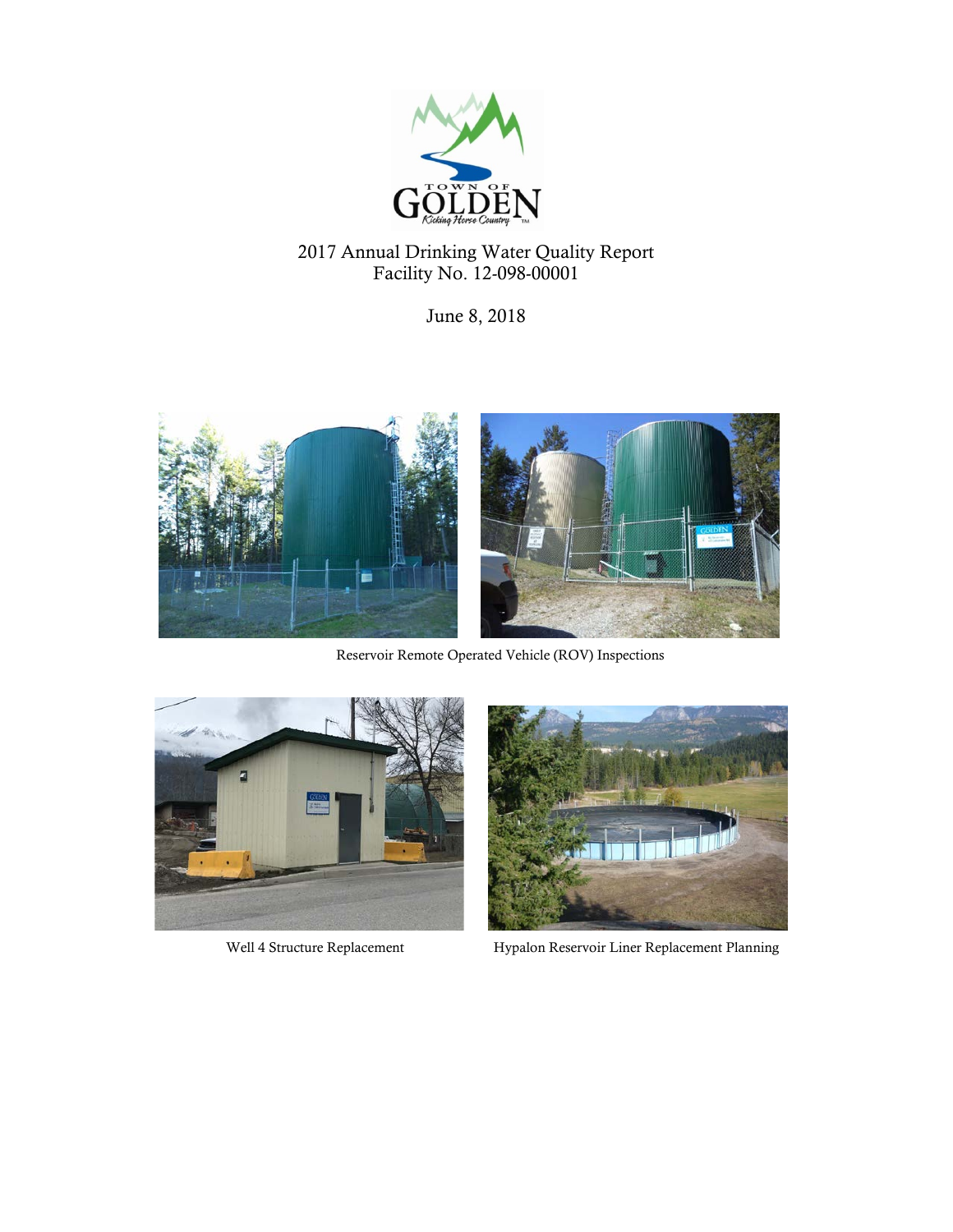

Proposed Kicking Horse River Watermain Crossing

| <b>Table of Contents</b>               | Page      |
|----------------------------------------|-----------|
|                                        |           |
| Introduction                           |           |
| Water Distribution System Overview     | $3 - 5$   |
| <b>Testing and Monitoring Program</b>  |           |
| System Maintenance and Repairs         | 6         |
| <b>System Improvements</b>             | $6 - 7$   |
| <b>Operator Education and Training</b> |           |
| <b>Cross Connection Control</b>        | 8         |
| <b>SCADA</b> System                    | 8-9       |
| Events/Emergency Response              | 9         |
| Plans for 2018                         | 9         |
| Sample Analysis Results                | $9-10$    |
| <b>Turbidity Analysis</b>              | $10 - 11$ |
| Summary                                |           |

## Appendix:

Drinking Water Package - Maxxam Analytical

## Attachments:

Municipal Water Supply Contingency Plan, 2018 Update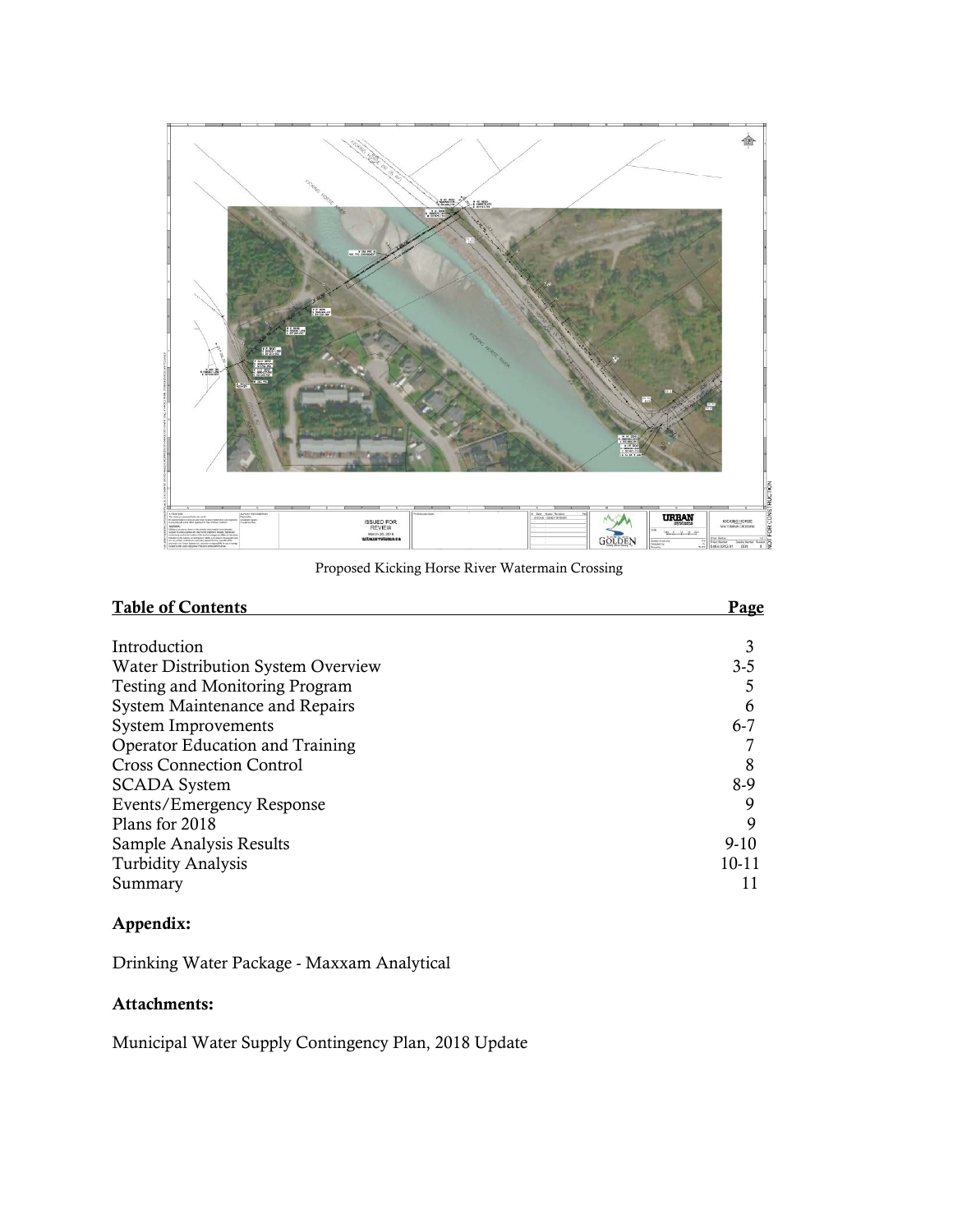#### 1.0 Introduction

The purpose of this report is to provide information on the monitoring and maintenance of the Town of Golden's water distribution system over the course of the last calendar year, as directed in the municipality's Interior Health Water System Operating Permit and mandated by the Drinking Water Protection Act.

The Drinking Water Quality Monitoring program generates data for the continuous trending of the community's water quality, as well as the performance of the entire distribution system in a reliable and systematic way. The program allows for potential health hazards to be quickly identified and corrected and for consumer enquiries to be accurately addressed in a timely manner.

Included in this document is:

- A brief introduction to the Town of Golden's water distribution system;
- 2017 consumption information;
- Drinking water monitoring and testing program information;
- A description of any major improvements made to the system within the last calendar year;
- A brief summary of planned initiatives for the current year; and,
- A summary of all water sample results collected in 2017.

The information contained herein collectively serves to confirm and verify the water system's continued performance in delivering a safe and sufficient supply of drinking water to the community.

#### 2.0 Water Distribution System Overview

*Groundwater Wells:* There are 5 wells with a combined total pumping capacity of 1650 Imperial Gallons per Minute (Igpm) or 125 Litres per second (Lps) providing water to a common distribution system. Two wells are located on the north side of the Kicking Horse River and three are located on the south side.

*Reservoirs:* There are 5 reservoirs located at 3 distinct reservoir sites within the municipality. The total available reservoir storage capacity is 1,530,000 Igal or 6.96 Mega Litres (ML). The first site is located in the North East Bench, the second and third sites are both located on the South East Bench.

*Pressure Zones:* There are 4 pressure zones throughout the system. Two pressure zones service the NE Bench, one services the SE Bench and the remainder of the community comprises the fourth pressure zone.

*Distribution System:* Pipe sizes range from 150mm to 300mm. The pipe network includes asbestos cement (AC), polyvinylchloride (PVC), yellow jacket ductile iron (YJDI), ductile iron (DI), cast iron (CI) and polyethylene (PE) types. There are 143 fire hydrants included in an annual spring and fall maintenance program. Hydrant reports are forwarded on to operations staff each time a hydrant is used by the fire department. Hydrants are not typically used for filling tankards other than Fire Trucks; however, occasionally, select hydrants are used for the purposes of filling the municipal water truck and street sweeper for street cleaning purposes.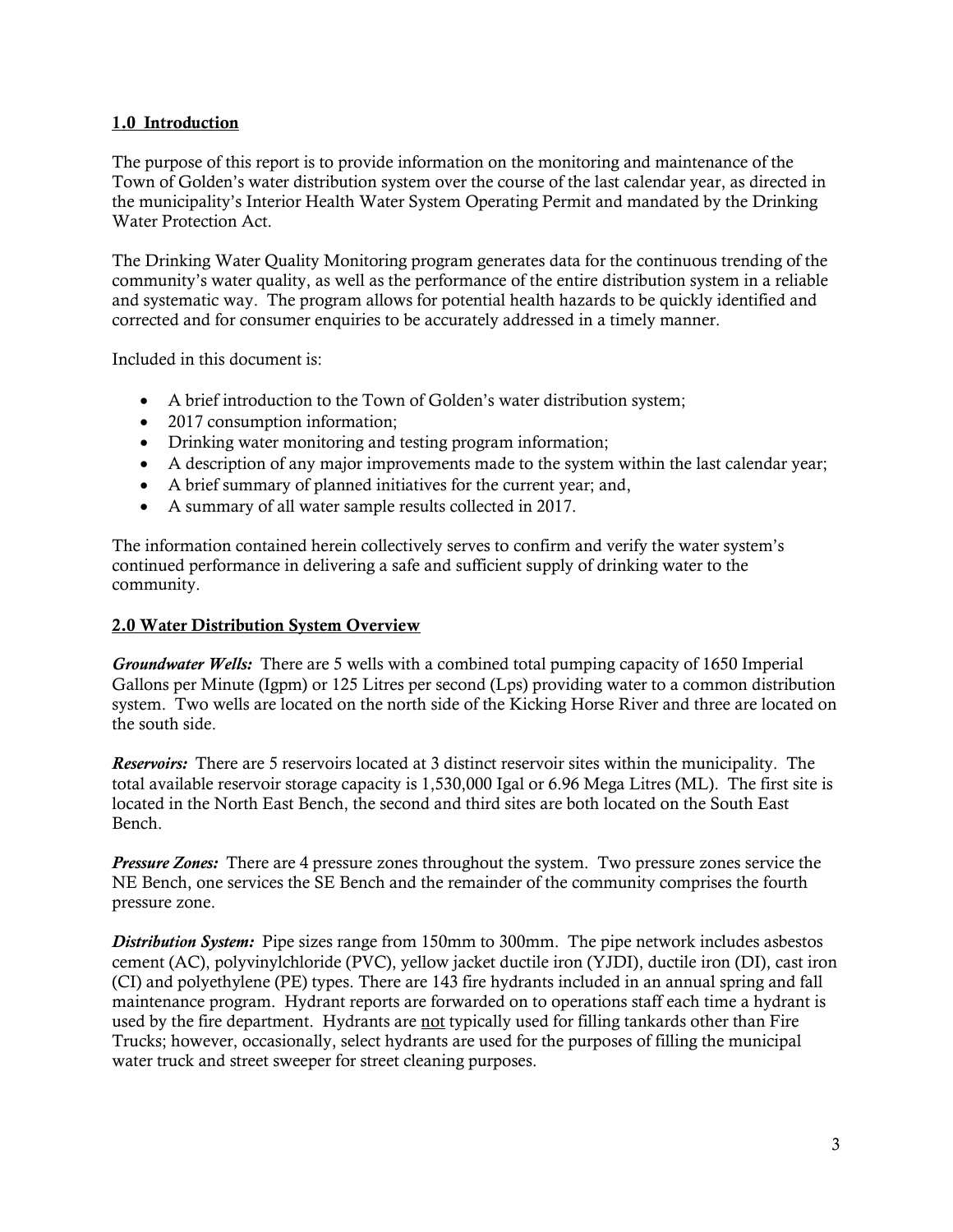*13th Street Well:* This well is not connected to the distribution system. It is used for non-potable water use by the municipality as well as authorized contractors.

## *Consumption Stats:*

## *2017:*

Total volume of water pumped – 277,272,091 Igal. (15.3% increase over 2016) Peak Day – July 9; 1,434,451 Igal (20.7% increase over 2016) Ave. Day Demand (Estimated) – 759,650 Igpd (15.3% increase over 2016 estimate)

## *2016:*

Total volume of water pumped – 240,422,993 Igal. (7.8% increase over 2015) Peak Day – August 17; 1,188,284 Igal (11.6% decrease over 2015) Ave. Day Demand (Estimated) – 658,693 Igpd (7.8% increase over 2015 estimate)

## *2015:*

Total volume of water pumped – 223,125,807 Igal. (2.3% decrease over 2014) Peak Day – July 5; 1,325,686 Igal (1.6% increase over 2014) Ave. Day Demand (Estimated) – 611,394 Igpd (2.2% decrease over 2014 estimate)

#### *2014:*

Total volume of water pumped – 228,361,075 Igal. (3.7% increase over 2013) Peak Day – July 13; 1,304,971 Igal (19.4% increase over 2013) Ave. Day Demand (Estimated) – 625,232 Igpd (3.7% increase over 2013 estimate)

#### *2013:*

Total volume of water pumped – 220,261,364 Igal. (12.1% increase over 2012) Peak Day – August 11; 1,093,064 Igal (1.7% increase over 2012) Ave. Day Demand (Estimated) – 603,056 Igpd (12.3% increase over 2012 estimate)

#### *2012:*

Total volume of water pumped – 196,502,771 Igal. (5.8% reduction over 2011) Peak Day – August 17; 1,075,222 Igal (4.8% increase over 2011) Ave. Day Demand (Estimated) – 536,892 Igpd (6.0% reduction over 2011 estimate)

Peak Day demand increased by 20.7% in 2017, while overall consumption increased by 15.3% as compared to 2016. The Peak Day figure is assumed to be reflective of residential and municipal irrigating as extensive irrigating on a given day would be a main contributor to Peak Day consumption. Weather conditions leading up and occurring on the Peak Day is thought to be a main factor influencing this demand figure. The overall consumption increase is believed to be primarily due to several system service connection leaks discovered and repaired throughout the construction season.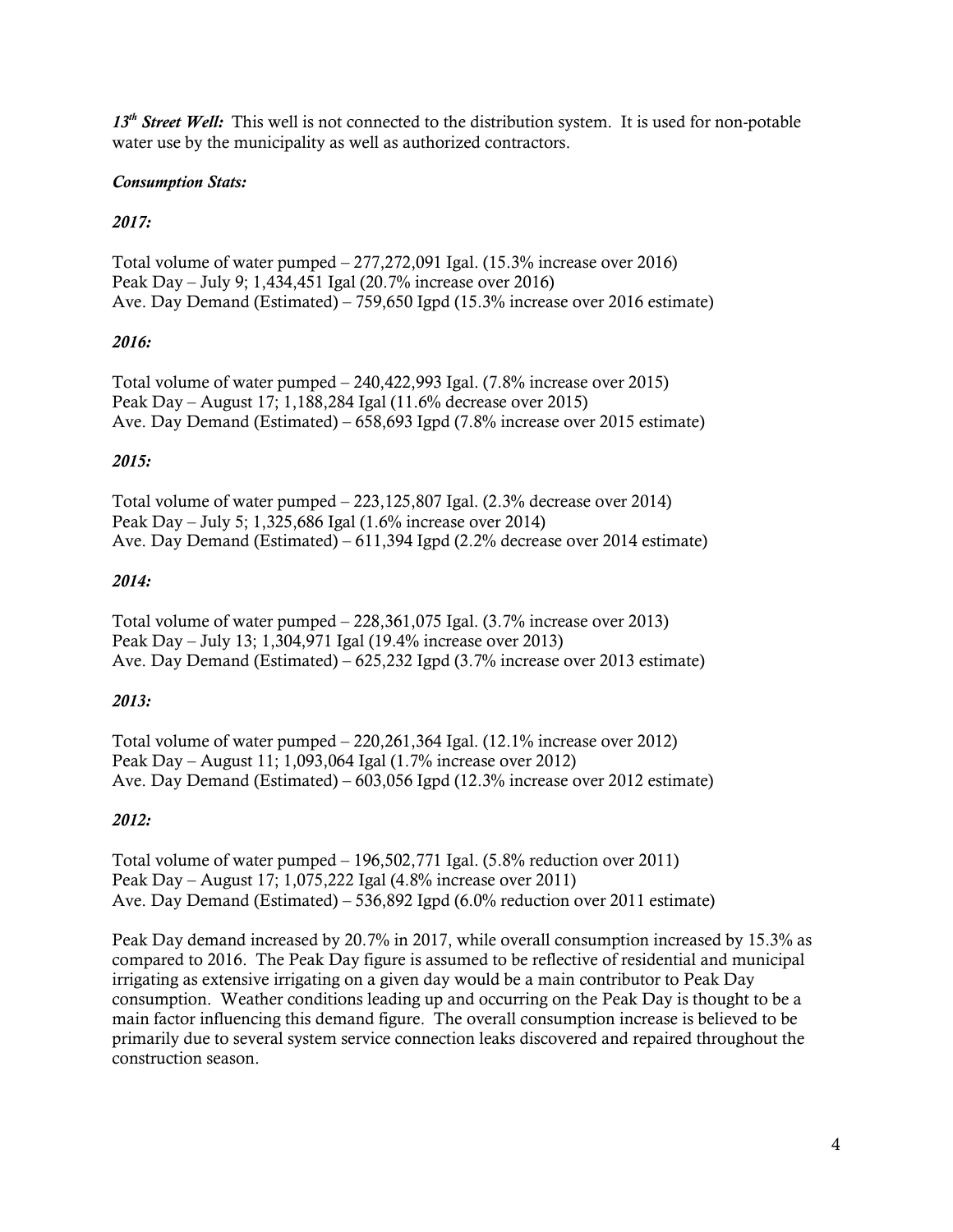In 2017, Industrial, Commercial, Institutional (ICI) demand accounted for about 37.4% of the total water pumped (in 2016 ICI demand was recorded as being 36.7% of the total water pumped; overall, 2017 ICI demand increased 0.7% as compared to 2016).

Municipal parks represent approximately 1.8% of the total water pumped (in 2016 municipal irrigation demand was recorded as being 2.0% of the total water pumped; overall, 2017 irrigation demand decreased by 0.2% as compared to 2016).

The remaining portion of the total volume pumped, represented as 60.8%, is in large part residential demand; of that percentage about 20% is considered attributable to leakage and other unaccounted for water usage. Therefore, approximately 40.8% of the total water pumped is residential demand (in 2016 residential demand was reported as being approximately 39.3% of the total water pumped; overall, 2017 residential demand is assumed to have increased by approximately 1.5%).



## 3.0 Testing and Monitoring Program

The water quality monitoring program includes source and distribution system monitoring.

Routine weekly samples are collected at each well head and the individual reservoir sites. These samples are collected by Town of Golden staff and forwarded to a private lab for microbiological testing. Lab results along with consumption and turbidity are reported to the Public Health inspector on a monthly basis.

In 2017 a total of 241 samples were analyzed for total coliforms and E.coli. with one sample testing positive with a total coliform count greater than one (1). The TC>1 sample was related to a sample set taken following inspection and cleaning of the Gunite Reservoir. As per schedule B of the Drinking Water Protection Act, the Town of Golden is required to analyze four (4) samples per month. To emphasize the Town of Golden's commitment to providing safe drinking water the number of samples analyzed in 2017 was approximately twenty (20) per month on average.

The Town of Golden also conducts full spectrum analyses on each well source on an annual basis for physical and chemical parameters; there results are summarized in the appendix.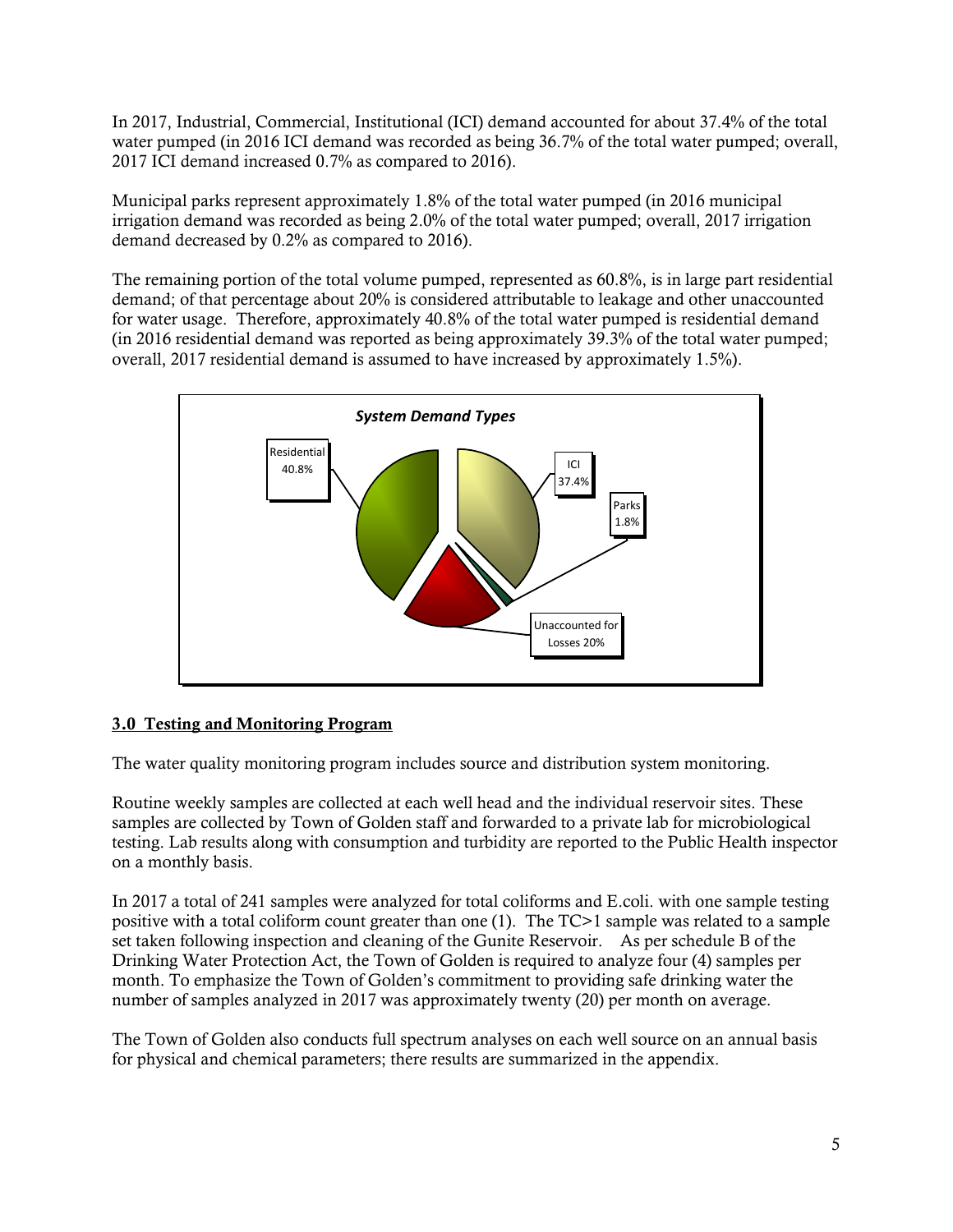#### 4.0 System Maintenance and Repairs

The Town of Golden has adopted an operations and maintenance (O&M) program that includes annual reservoir disinfections, reservoir draining and cleaning on an approximate 5-year cycle, annual hydrant inspections, maintenance and flushing, valve exercising, and dead end main flushing.

Current and historic maintenance records are available. The Town of Golden has a GIS Mapserver which is under continuous development and is intended to be used to access maintenance information by Systems staff. All of the Town's visible water infrastructure (i.e. water main valves, fire hydrant service valves and fire hydrants) were surveyed by Global Position Satellite (GPS) and added to the mapping data base.

#### 5.0 System Improvements

#### *Well 4 Structure Replacement:*

Well 4, the second highest production well on the distribution system, is located north of the Kicking Horse River. Mechanical rehabilitation was completed in spring 2016. On May 5, 2017 the cinder block building was backed into by a transport truck, effectively writing off the structure. Fortunately the recent mechanical upgrades were not damaged, but electrical and control systems did require partial replacement, and electrical code upgrades were addressed with the structure replacement.

#### *Kicking Horse River Watermain Crossing:*

Planning of a second river watermain crossing commenced in 2017, with design and tender specifications to be complete in 2018, and construction tentatively planned for 2019. The initiative is being pursued in the interest of system risk reduction (increased distribution system redundancy) as well as to preemptively provide increased water supply to developable lands adjacent to Fisher Road. The municipality will endeavor to pursue appropriate granting for this project and may defer construction until a suitable funding program is available.

#### *Hypalon Reservoir Relining:*

Planning for replacement of the Hypalon Reservoir liner and potentially the floating roof commenced in 2017, with design and tender specifications to be complete in 2018, and construction tentatively planned for 2019. Presently the reservoir liner leaks and repeated attempts at repairing the leaks have been unsuccessful.

#### *Reservoir Remotely Operated Vehicle (ROV) Inspections:*

In 2017 all storage reservoirs except the Hypalon Reservoir were interior inspected while in service through the use of an ROV. Tank cleaning and minor ventilation repair works ensued on the Gunite Reservoir following the inspection, with all other reservoirs found to be clean and in good operating condition.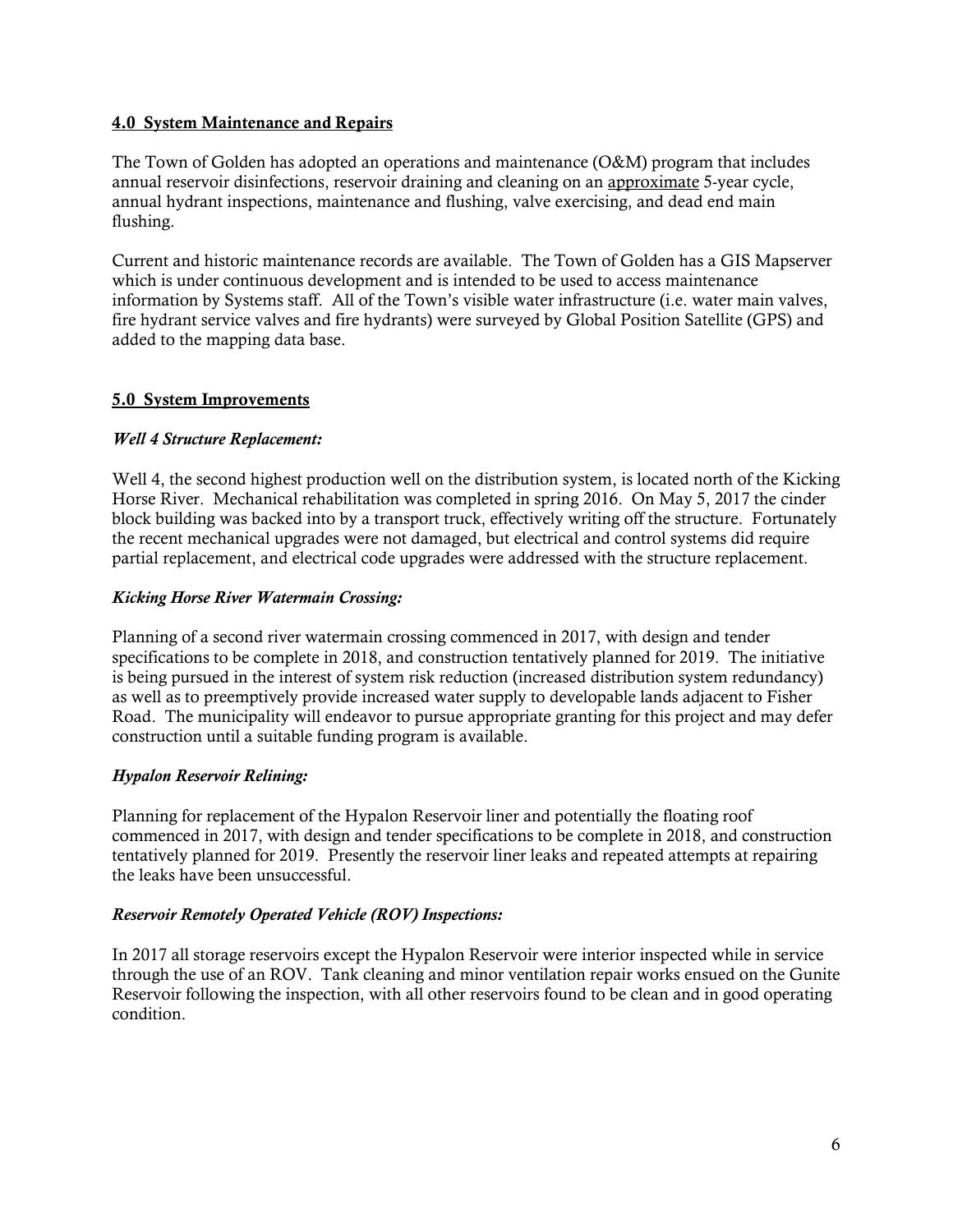#### *Metering/Cross Connection Control:*

In 2017 work continued with the replacement of non-radio frequency (RF) compatible water meters. Meters were either retrofitted with new RF register heads or completely replaced in nine (9) industrial/commercial/institutional (ICI) facilities. In addition to the nine meters, for each meter upgrade or new install, premise-isolation cross connection control devices were also installed according to assessed cross connection hazard level. Work continues with meter updating with priority given to meters which are difficult to access or where high hazard cross connection control can be addressed along with a meter update/retrofit.

#### *Source Protection Plan:*

Work continued with Golder and Associates on source protection in 2017.

Golder provides the annual update to the Municipal Water Supply Contingency Plan, and provides sentry well monitoring support with lab analysis data review. Golder is also available for ongoing contaminated site report reviews, as well as development reviews with groundwater resource impact potential on an as needed basis.

#### *Emergency Response Plan (ERP):*

The ERP is now integral to the overarching Water Supply Contingency Plan. Both are reviewed annually with all contacts updated as necessary. The Municipal Water Supply Contingency Plan Report is appended for information.

#### *Leak Detection Work:*

Leak detection work continued in 2017 in order to trace a repair leaks to address a measured loss of approximately 100 Igpm. Over the course of the construction season this resulted in repairs to five service connections on the public side of property line as well as identification of one private side service leak that was repaired by the home owner.

#### 6.0 Operator Education and Training

The Town of Golden has an established training program that follows EOCP guidelines for required training and certification maintenance. Operators maintain EOCP certifications through a variety of EOCP accredited and relevant training opportunities typically available on an annual basis.

#### *EOCP Current Certification:*

| Employee                               | Certification # | Level              |
|----------------------------------------|-----------------|--------------------|
| Lorne Pickering - Public Works Foreman | 3879            | WD-III, CCC Tester |
| Alan Taylor - Systems Chief Operator   | 6101            | WD-III. CCC Tester |
| Ryan Robison – Systems Operator        |                 | CCC Tester         |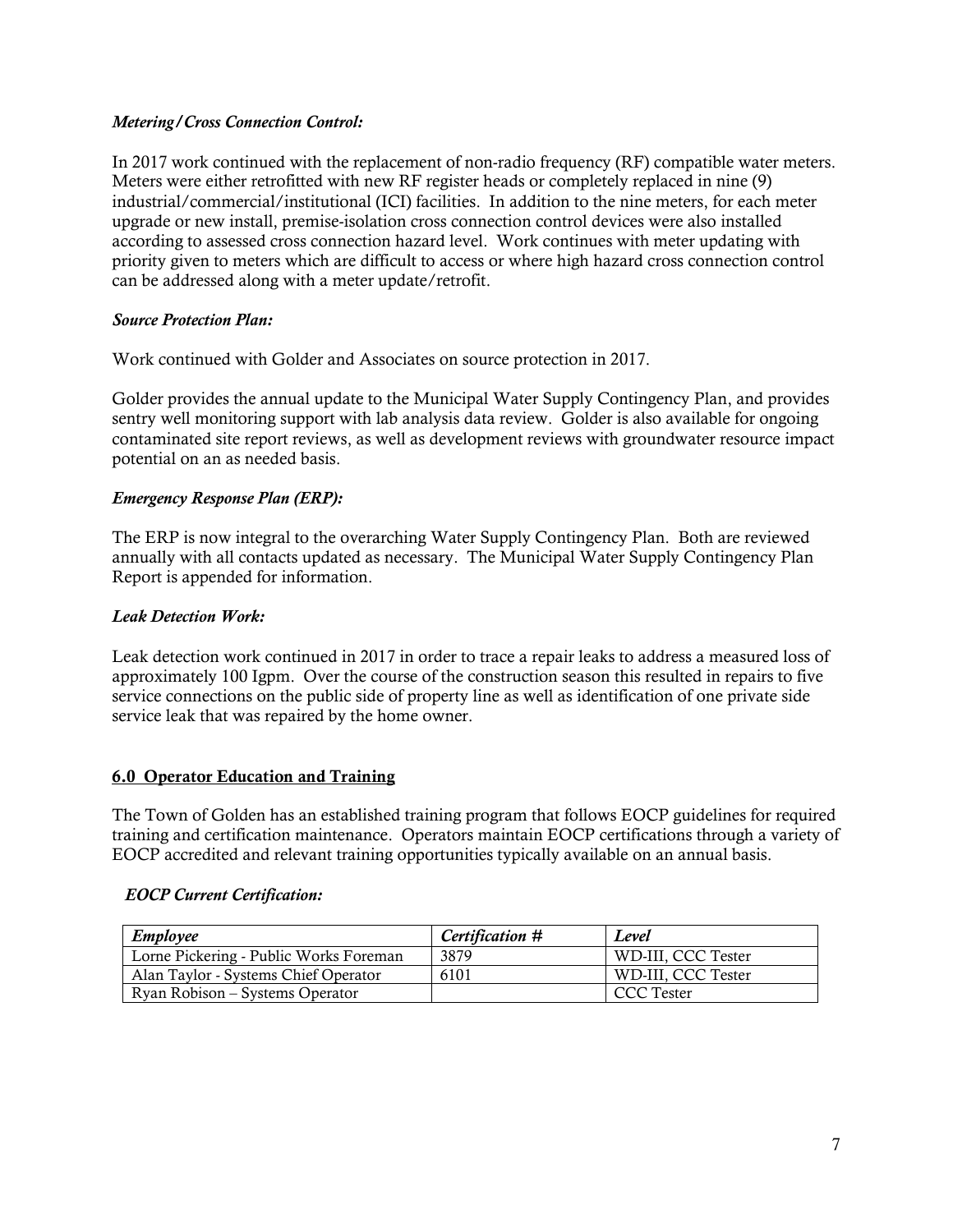#### 7.0 Cross Connection Control (CCC)

Both Systems operators are certified tester's and carry out tests on all municipally-owned backflow assemblies. The Town of Golden currently tests and tracks 34 backflow assembly devices (all testable devices) located on various Town owned/operated facilities.

It is policy that the Town confirms the proper device for any new construction. After construction, backflow devices installed in private buildings are added to our database so that we can track and record the testing history of each assembly installed within the Town.

The Town is a client with Maintenance Training Systems (MTS) and is using their FAST software for our CCC program. More information on this software can be found at:

#### <http://www.mtsinc.ca/index.php?m=public&p=software&s=fast&v=features>

In 2017 the Town of Golden advanced its CCC program and installed or replaced existing backflow devices on an additional nine (9) ICI service connections. Work continues with the CCC program with priority given to all high and prioritized medium-hazard service connections.

#### 8.0 SCADA System

Within the Supervisory Control and Data Acquisition (SCADA) system numerous control parameters are in place allowing Town of Golden staff to make changes on an as-needed basis according to ongoing process changes. The following facilities listings itemize all currently in-place SCADA control parameters.

#### *SE Booster Station:*

Discharge flow in GPM's as well as total flow Discharge pressure Room temperature Reservoir Levels Reservoir Hatch Intrusion alarm Booster Pump Run Times Flood alarm

#### *NE Booster Station:*

Discharge flow in GPM's Room Temperature Suction Pressure Booster Pump Run Times Reservoir Levels Reservoir Hatch Intrusion alarm Discharge Pressure Flood alarm Generator Run Status

#### *Well Stations:*

Flow totalizers in Gallons Pump Run Times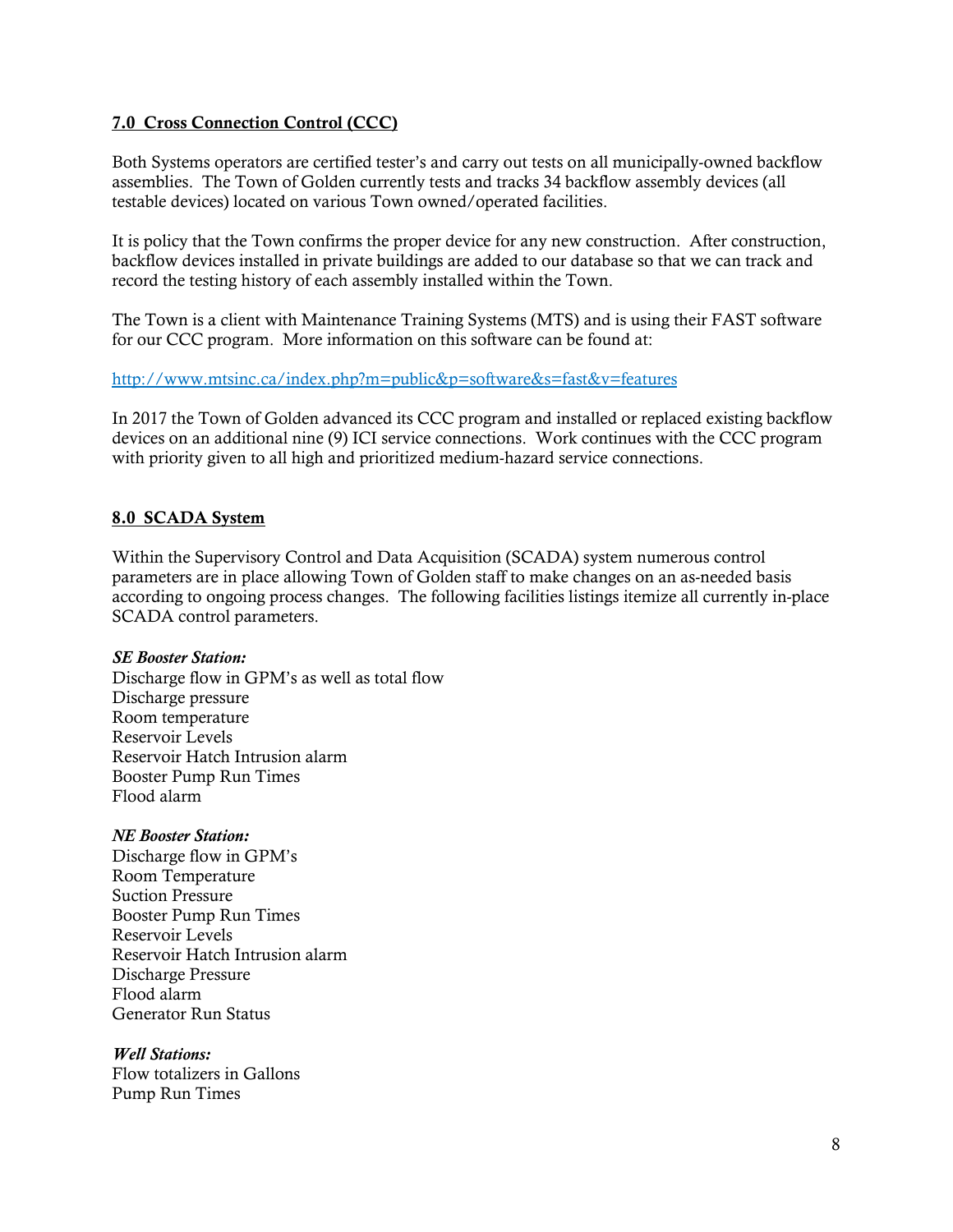Distribution system Pressure Transducers in "psi" at all wells Level Transducers at Wells 4, 5, and 6 Room Temperatures Flood alarms Generator Run Status (where applicable)

All trending is done on a daily basis and is in "real time". Trending and reporting continues to be compiled into monthly and yearly reports.

## 9.0 Events/Emergency Response

In 2017 (during the construction season) five service leaks were detected and repaired and one private side service leak was detected and reported to the property owner for repair. No main breaks occurred in 2017.

The Hypalon Reservoir located at the Selkirk Reservoir Complex, found to have a minor leak in 2014, continues to leak at high storage levels. Replacement of the Hypalon liner is planned for 2019.

## 10.0 Plans for 2018

- Continue to conduct leak detection work as needed;
- Continue with CCC Program and prioritize installs of back flow devices, concentrating first on those facilities with a high hazard rating. Remove and replace existing water meters with new meters that use e-coders for totalizing and billing;
- Continue with public education campaign relating to source-to-tap education, water conservation tips and tricks, education and enforcement relating to sprinkling regulations through newspaper advertising, and potentially social media and the Town website;
- Possible elementary school classroom visits and/or systems tours by staff;
- Conduct an extended duration pump test at Well 6 to confirm aquifer recharge rate, proceed with well screen acid treatment, and confirm final station pumping capacity;
- Minor system upgrades and service repairs on an as-required basis;
- Continue to advance the Groundwater Protection Program; proceed with recommendations contained within the Groundwater Monitoring Plan and Groundwater Protection Strategy where and when practicable to do so;
- Finalize the Screening Study for Potential Groundwater at Risk of Containing Pathogens (GARP).

| <b>DATE</b> |    |          | <b>WELLS</b> |        |          |                       | <b>RESERVOIRS</b>    |                            |
|-------------|----|----------|--------------|--------|----------|-----------------------|----------------------|----------------------------|
|             | #2 | #3       | #4           | #5     | #6       | <b>NE</b><br>(yellow) | <b>NE</b><br>(green) | <b>BEARS</b><br><b>PAW</b> |
| Jan 9       |    | $\leq$   | $\leq$ 1     | $<$ 1  | $\leq$ 1 |                       | $\leq$               | $\leq$                     |
| Jan 16      |    | $\leq$   |              | $<$ 1  | < ا      | $\leq$                |                      | $\,<\,$                    |
| Jan 23      |    | ◁        |              | <1     | < ا      |                       | $\leq$               | $\lt$                      |
| Jan 30      |    | $\leq$ 1 | $\leq$ 1     | $\leq$ | < ∣      | $\leq$ 1              |                      | $\leq$                     |
| Feb 6       |    | $\leq$   | < ا          | $\lt'$ | < ।      |                       | $\leq$               | $\leq$                     |
| Feb 20      |    |          |              |        |          | ◁                     |                      | $\leq$                     |

## 11.0 Sample Analysis Results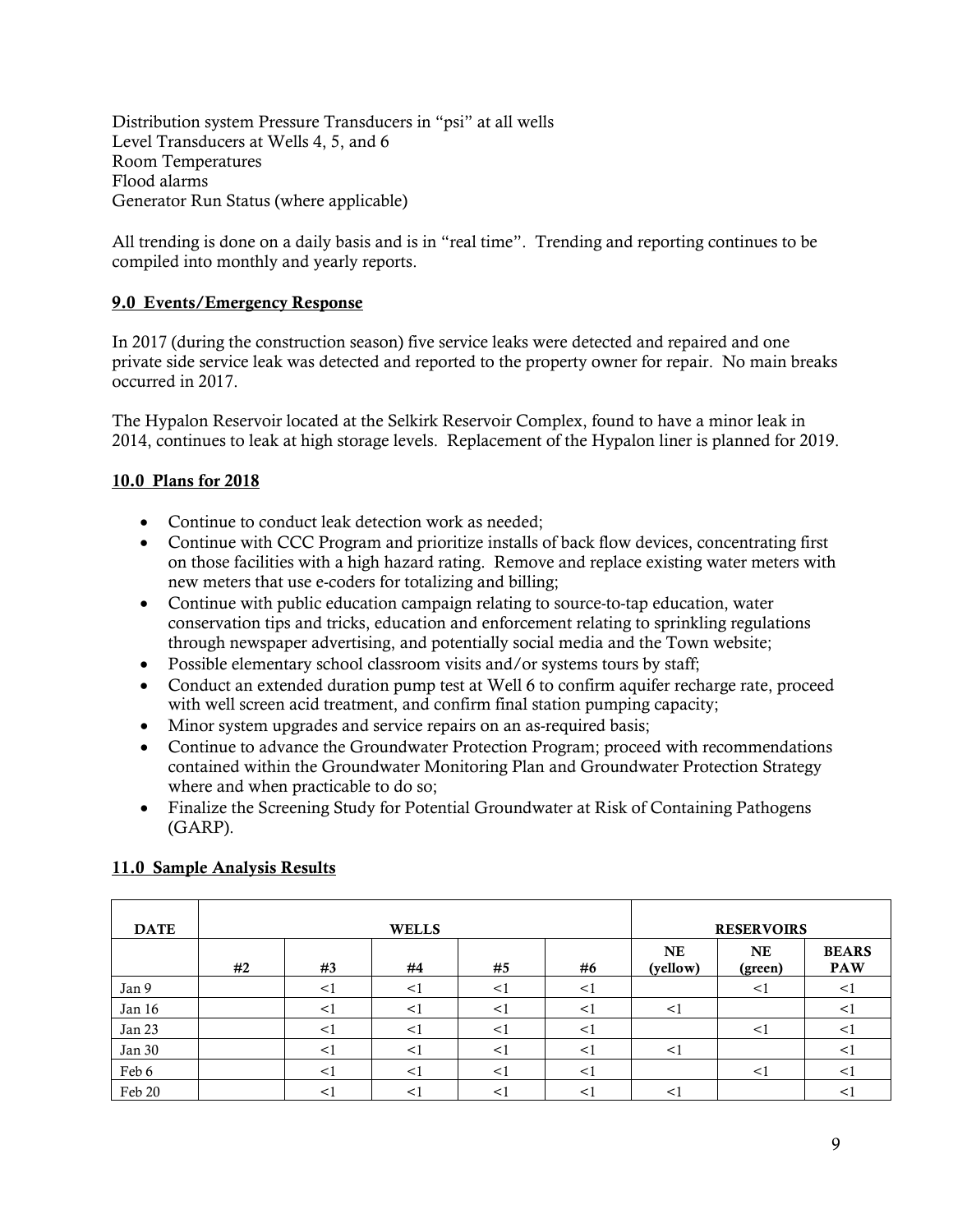| Feb 27          |          | <1       | <1      | <1       | <1       |        | <1       | <1     |
|-----------------|----------|----------|---------|----------|----------|--------|----------|--------|
| Mar 6           |          | $<\!1$   | $<\!1$  | $<\!1$   | $<\!1$   | $<\!1$ |          | $<\!1$ |
| Mar 13          |          | <1       | <1      | $<\!1$   | <1       |        | <1       | <1     |
| Mar 20          | <1       | $<\!1$   | <1      | <1       | <1       | <1     |          | <1     |
| Mar 27          | $\leq$ 1 | $\leq$ 1 | <1      | ${<}1\,$ | $<\!1$   |        | $<\!1$   | $<1\,$ |
| April 3         | <1       | <1       | <1      | ${<}1$   | <1       | <1     |          | <1     |
| April 24        | $<\!1$   | $<\!1$   | <1      | <1       | $<\!1$   |        | <1       | <1     |
| May 1           | $<\!1$   | $\leq$ 1 | <1      | ${<}1\,$ | $<\!1$   | <1     |          | <1     |
| May 8           | $<\!1$   | <1       | offline | <1       | ${<}1\,$ |        | <1       | <1     |
| May 15          | $<\!1$   | $<\!1$   |         | ${<}1$   | $<\!1$   | ${<}1$ |          | $<1\,$ |
| May 29          | $\leq$ 1 | <1       |         | $<\!1$   | <1       |        | <1       | <1     |
| Jun 12          | $<\!1$   | <1       |         | <1       | ${<}1$   | ${<}1$ |          | <1     |
| Jun 19          | $<\!1$   | $<\!1$   |         | ${<}1\,$ | ${<}1\,$ |        | <1       | <1     |
| <b>Jun 26</b>   | <1       | <1       |         | ${<}1$   | $<\!1$   | <1     |          | <1     |
| $\rm{Jul}$ $10$ | <1       | $<\!1$   |         | <1       | $<\!1$   |        | <1       | <1     |
| Jul 17          | $<\!1$   | $<\!1$   |         | <1       | $<\!1$   | <1     |          | <1     |
| Jul 31          | <1       | <1       |         | $<\!1$   | <1       |        | <1       | <1     |
| Aug 14          | $<\!1$   | $\leq$ 1 |         | ${<}1\,$ | <1       | $<\!1$ |          | $<1\,$ |
| Aug 21          | <1       | <1       |         | <1       | <1       |        | <1       | <1     |
| Aug 28          | $<\!1$   | $<\!1$   |         | ${<}1$   | <1       | <1     |          | <1     |
| Sept 11         | $\leq$ 1 | $\leq$ 1 |         | ${<}1$   | $<\!1$   |        | <1       | $<\!1$ |
| Sept 18         | $<\!1$   | <1       |         | ${<}1$   | ${<}1$   | <1     |          | <1     |
| Sept 25         | $\leq$ 1 | $\leq$ 1 |         | ${<}1$   | <1       |        | $\leq$ 1 | $<\!1$ |
| Oct 2           | $<1\,$   | <1       |         | ${<}1$   | $<\!1$   | $<\!1$ |          | <1     |
| Oct 16          | $<\!1$   | <1       |         | <1       | <1       |        | <1       | <1     |
| Oct 23          | $<\!1$   | $<\!1$   |         | ${<}1\,$ | $<\!1$   | ${<}1$ |          | $<1\,$ |
| Oct 30          | <1       | <1       |         | <1       | <1       |        | <1       | <1     |
| Nov 6           | ${<}1$   | <1       |         | ${<}1$   | ${<}1$   | <1     |          | <1     |
| $\rm Nov\ 20$   | $<1\,$   | $\leq$ 1 | <1      | ${<}1$   | ${<}1\,$ |        | <1       | <1     |
| Nov 27          | $\leq$ 1 | <1       | <1      | $<\!1$   | <1       | <1     |          | <1     |
| Dec 11          | $<\!1$   | $<\!1$   | <1      | <1       | $<\!1$   | $<\!1$ |          | $<\!1$ |
| Dec 18          | $<\!1$   | $<\!1$   | $<\!1$  | $<\!1$   | $<\!1$   |        | $<\!1$   | $<\!1$ |

|        | Reservoir Cleaning |              |
|--------|--------------------|--------------|
|        | Gunite 1           | Gunite 2     |
| May 19 | TC<1 E<1           | TC > 1 E < 1 |
| May 23 | TC<1 E<1           | TC<1 E<1     |

# 12.0 Turbidity Analysis (NTU)

| <b>DATE</b> | WELL#2 | WELL#3 | WELL#4 | WELL#5 | WELL#6 |
|-------------|--------|--------|--------|--------|--------|
| Jan 9       |        | 0.09   | 0.08   | 0.07   | 0.1    |
| Jan 16      |        | 0.09   | 0.08   | 0.08   | 0.09   |
| Jan 23      |        | 0.07   | 0.09   | 0.07   | 0.1    |
| Jan 30      |        | 0.09   | 0.09   | 0.08   | 0.09   |
| Feb 6       |        | 0.09   | 0.09   | 0.09   | 0.09   |
| Feb 20      |        | 0.08   | 0.09   | 0.09   | 0.1    |
| Feb 27      |        | 0.08   | 0.08   | 0.08   | 0.11   |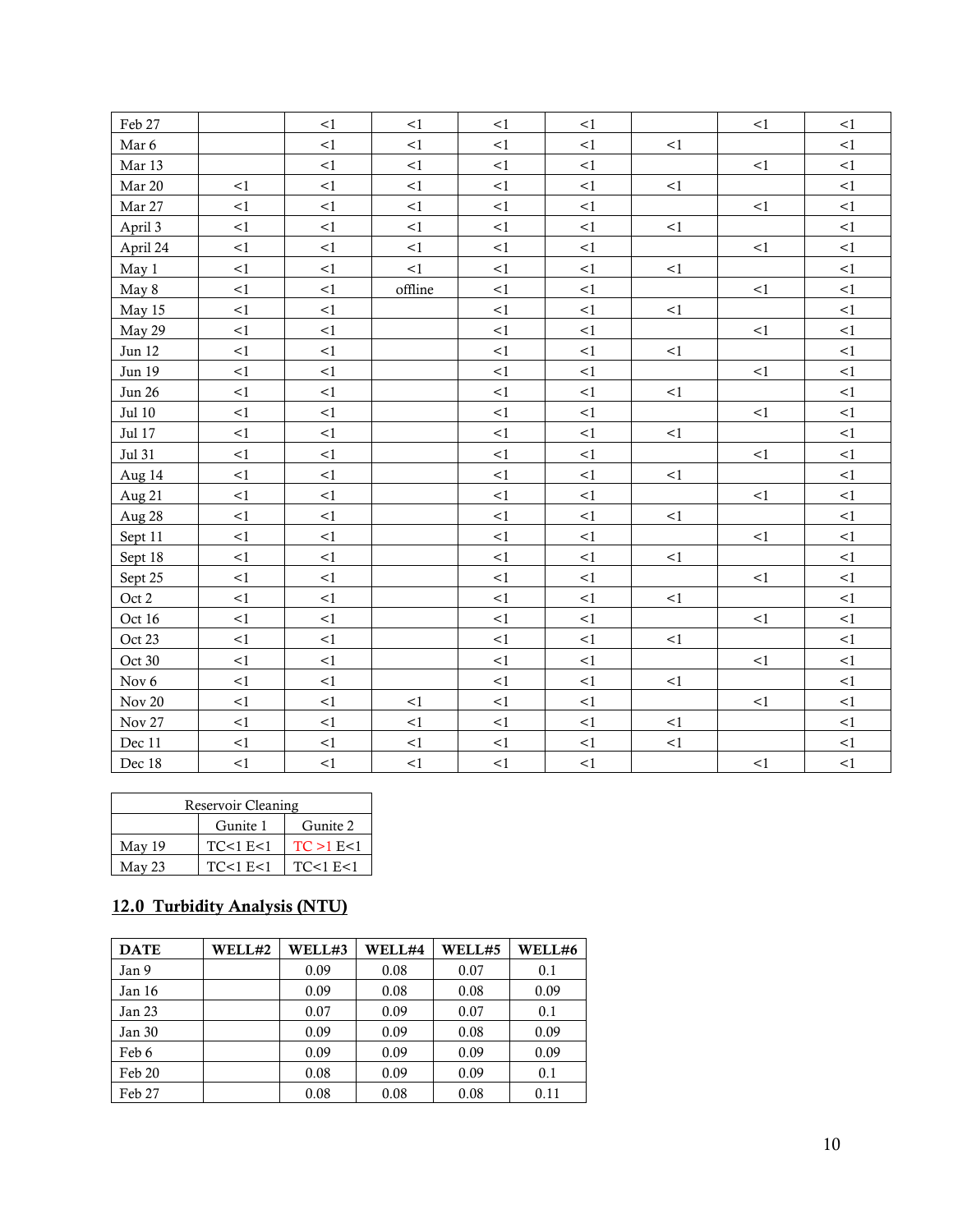| Mar 6         |          | 0.07 | 0.08    | 0.07 | 0.1     |
|---------------|----------|------|---------|------|---------|
| Mar 13        |          | 0.08 | 0.08    | 0.08 | 0.11    |
| Mar 20        | 0.09     | 0.09 | 0.08    | 0.08 | 0.1     |
| Mar 27        | 0.09     | 0.09 | 0.09    | 0.08 | 0.12    |
| April 3       | 0.1      | 0.09 | 0.07    | 0.08 | 0.1     |
| Apr 24        | 0.08     | 0.09 | 0.08    | 0.07 | 0.09    |
| May 1         | 0.08     | 0.08 | 0.07    | 0.09 | 0.12    |
| May 8         | 0.09     | 0.08 | offline | 0.08 | 0.11    |
| May 15        | 0.1      | 0.09 |         | 0.08 | 0.1     |
| May 29        | 0.08     | 0.09 |         | 0.09 | 0.1     |
| Jun 12        | 0.07     | 0.08 |         | 0.07 | 0.09    |
| Jun 19        | 0.09     | 0.09 |         | 0.09 | 0.1     |
| <b>Jun 26</b> | 0.1      | 0.1  |         | 0.09 | $0.1\,$ |
| July 10       | 0.09     | 0.09 |         | 0.09 | 0.1     |
| July 17       | 0.08     | 0.08 |         | 0.07 | 0.09    |
| July 31       | 0.08     | 0.09 |         | 0.08 | 0.1     |
| Aug 14        | 0.1      | 0.07 |         | 0.09 | 0.11    |
| Aug 21        | 0.09     | 0.07 |         | 0.08 | 0.1     |
| Aug 28        | 0.09     | 0.09 |         | 0.09 | 0.09    |
| Sep 11        | 0.09     | 0.08 |         | 0.09 | 0.1     |
| Sep 18        | 0.08     | 0.08 |         | 0.07 | 0.11    |
| Sep 25        | 0.09     | 0.07 |         | 0.09 | 0.13    |
| Oct 2         | 0.1      | 0.09 |         | 0.08 | 0.09    |
| Oct 16        | 0.08     | 0.09 |         | 0.09 | 0.1     |
| Oct 23        | 0.09     | 0.08 |         | 0.07 | 0.1     |
| Oct 30        | 0.09     | 0.07 |         | 0.07 | 0.09    |
| Nov 6         | 0.1      | 0.09 |         | 0.08 | 0.09    |
| <b>Nov 20</b> | 0.09     | 0.09 | 0.11    | 0.09 | 0.1     |
| Nov 27        | 0.08     | 0.09 | 0.13    | 0.09 | 0.11    |
| Dec 4         | 0.09     | 0.09 | 0.1     | 0.09 | 0.11    |
| Dec 11        | 0.08     | 0.08 | 0.11    | 0.08 | 0.09    |
| Dec 18        | 0.09     | 0.09 | 0.1     | 0.08 | 0.1     |
| Average       | 0.09     | 0.08 | 0.09    | 0.08 | 0.10    |
| Hi            | $0.10\,$ | 0.10 | 0.13    | 0.09 | 0.13    |
| Low           | 0.07     | 0.07 | 0.07    | 0.07 | 0.09    |

#### 13.0 Summary

The Town of Golden has worked with local Health Officials since 2002 to develop a water quality monitoring program that exceeds the Drinking Water Regulation. The Town will continue with this monitoring program as part of its commitment to deliver a safe potable water supply to consumers.

This report will be posted on the Town of Golden's website for public information after it has been received by Council for information.

Respectfully,

Chris Cochran, AScT, Manager of Operations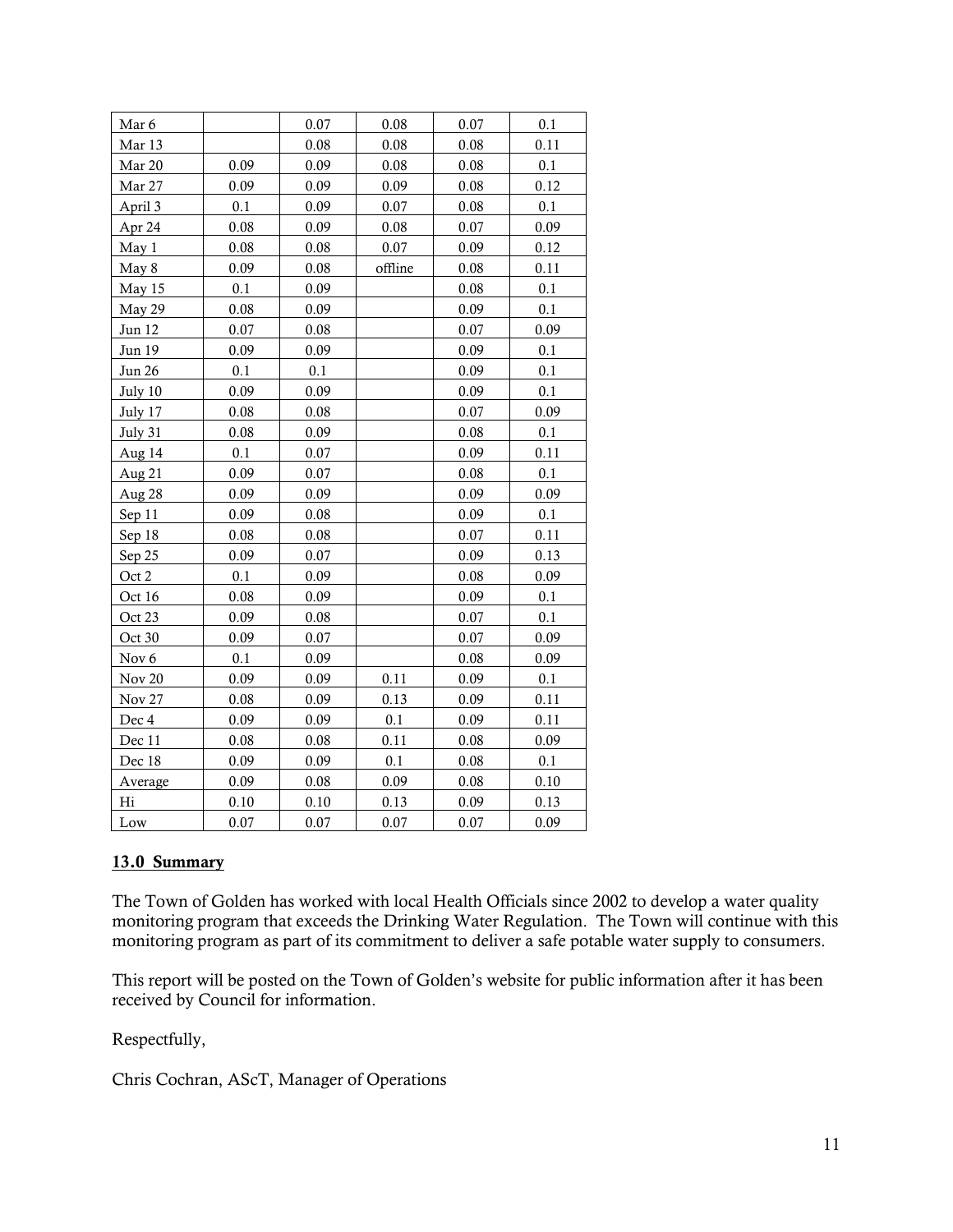#### Drinking Water Package - Maxxum Analytical

| Well #2                                  |                        |           |           |           |              |            |                                                                                                                                                                                                                                       |              |            |                      |
|------------------------------------------|------------------------|-----------|-----------|-----------|--------------|------------|---------------------------------------------------------------------------------------------------------------------------------------------------------------------------------------------------------------------------------------|--------------|------------|----------------------|
| Year                                     | 2011                   | 2012      | 2013      | 2014      | 2015         | 2016       | 2017                                                                                                                                                                                                                                  | <b>RDL</b>   | Units      | <b>GCDWQ</b>         |
| <b>Misc. Inorganics</b>                  |                        |           |           |           |              |            |                                                                                                                                                                                                                                       |              |            |                      |
| Fluoride (F)                             | 0.09                   | 0.10      | 0.09      | 0.09      | 0.08         | 0.09       | 0.09                                                                                                                                                                                                                                  | 0.01         | mg/L       | 1.5                  |
| <b>ANIONS</b>                            |                        |           |           |           |              |            |                                                                                                                                                                                                                                       |              |            |                      |
| Nitrite (N)                              | < 0.005                | < 0.005   | < 0.005   | < 0.005   | < 0.005      | < 0.005    | < 0.005                                                                                                                                                                                                                               | 0.005        | mg/L       | 1                    |
| <b>Calculated Parameters</b>             |                        |           |           |           |              |            |                                                                                                                                                                                                                                       |              |            |                      |
| Total Hardness (CaCO3)                   | 154                    | 141       | 143       | 130       | 148          | 147        | 142                                                                                                                                                                                                                                   | 0.5          | mq/L       |                      |
| Nitrate (N)                              | 0.24                   | 0.26      | 0.26      | 0.2       | 0.27         | 0.25       | 0.24                                                                                                                                                                                                                                  | 0.02         | mg/L       | 10                   |
| <b>Misc. Inorganics</b>                  |                        |           |           |           |              |            |                                                                                                                                                                                                                                       |              |            |                      |
| Alkalinity (Total as CaCO3)              | 130                    | 129       | 126       | 127       | 121          | 130        | 141                                                                                                                                                                                                                                   | 0.5          | mg/L       |                      |
| Alkalinity (PP as CaCO3)                 | < 0.5                  | < 0.5     | < 0.5     | < 0.5     | < 0.5        | < 0.5      | < 1.0                                                                                                                                                                                                                                 | 0.5          | mg/L       |                      |
| Bicarbonate (HCO3)                       | 150                    | 152       | 154       | 155       | 148          | 159        | 172                                                                                                                                                                                                                                   | 0.5          | mg/L       |                      |
| Carbonate (CO3)                          | < 0.5                  | < 0.5     | < 0.5     | < 0.5     | $\sqrt{6.5}$ | < 0.5      | < 1.0                                                                                                                                                                                                                                 | 0.5          | mg/L       |                      |
| Hydroxide (OH)                           | < 0.5                  | < 0.5     | < 0.5     | < 0.5     | < 0.5        | < 0.5      | < 1.0                                                                                                                                                                                                                                 | 0.5          | mg/L       |                      |
| <b>Anions</b>                            |                        |           |           |           |              |            |                                                                                                                                                                                                                                       |              |            |                      |
| Dissolved Sulphate (SO4)                 | 17                     | 15        | 16.3      | 16        | 16           | 19.8       | 19.7                                                                                                                                                                                                                                  | 0.5          | mg/L       | 500                  |
| Dissolved Chloride (CI)                  | 10                     | 7.5       | 9         | 6         | 11           | 9.8        | 8.4                                                                                                                                                                                                                                   | 0.5          | mg/L       | 250                  |
| <b>MISCELLANEOUS</b>                     |                        |           |           |           |              |            |                                                                                                                                                                                                                                       |              |            |                      |
| <b>True Colour</b>                       | $<$ 5                  | $<$ 5     | 5         | $<$ 5     | $5$          | $<$ 5      | < 5                                                                                                                                                                                                                                   | 5            | <b>TCU</b> | 15                   |
| <b>Nutrients</b>                         |                        |           |           |           |              |            |                                                                                                                                                                                                                                       |              |            |                      |
| Nitrate plus Nitrite (N)                 | 0.24                   | 0.26      | 0.26      | 0.2       | 0.27         | 0.25       | 0.24                                                                                                                                                                                                                                  | 0.02         | mg/L       |                      |
| <b>Physical Properties</b>               |                        |           |           |           |              |            |                                                                                                                                                                                                                                       |              |            |                      |
| Conductivity                             | 298                    | 296       | 302       | 286       | 312          | 308        | 314                                                                                                                                                                                                                                   | $\mathbf{1}$ | uS/cm      |                      |
| рH                                       | 7.94                   | 8.37      | 8.26      | 8.21      | 8.3          | 8          | 8.2                                                                                                                                                                                                                                   |              | pH Units   | $7.0 - 10.5$         |
| <b>Physical Properties</b>               |                        |           |           |           |              |            |                                                                                                                                                                                                                                       |              |            |                      |
| <b>Total Dissolved Solids</b>            | 150                    | 170       | 150       | 198       | 192          | 186        | 156                                                                                                                                                                                                                                   | 10           | mg/L       | 500                  |
| Turbidity                                | < 0.1                  | < 0.1     | < 0.1     | < 0.1     | < 0.1        | 0.1        | 0.3                                                                                                                                                                                                                                   | 0.1          | <b>NTU</b> | $\blacktriangleleft$ |
| <b>Total Metals by ICPMS</b>             |                        |           |           |           |              |            |                                                                                                                                                                                                                                       |              |            |                      |
| Total Aluminum (AI)                      | < 0.003                | < 0.003   | < 0.003   | < 0.004   | < 0.003      | < 0.003    | 0.012                                                                                                                                                                                                                                 | 0.003        | mg/L       | 0.1                  |
| Total Antimony (Sb)                      | < 0.0005               | < 0.0005  | < 0.0005  | < 0.0005  | < 0.0005     | < 0.0005   | < 0.0005                                                                                                                                                                                                                              | 0.0005       | mg/L       | 0.006                |
| Total Arsenic (As)                       | < 0.0001               | < 0.0001  | < 0.0001  | < 0.0001  | < 0.0001     | < 0.0001   | < 0.0001                                                                                                                                                                                                                              | 0.0001       | mg/L       | 0.01                 |
| Total Barium (Ba)                        | 0.056                  | 0.052     | 0.053     | 0.047     | 0.053        | 0.054      | 0.054                                                                                                                                                                                                                                 | 0.001        | mg/L       | $\mathbf{1}$         |
| Total Boron (B)                          | < 0.05                 | < 0.05    | < 0.05    | < 0.05    | < 0.05       | < 0.05     | < 0.05                                                                                                                                                                                                                                | 0.05         | mg/L       | $\overline{5}$       |
| Total Cadmium (Cd)                       | < 0.00001              | < 0.00001 | < 0.00001 | < 0.00001 | < 0.00001    | < 0.00001  | < 0.00001                                                                                                                                                                                                                             | 0.01         | mg/L       | 0.005                |
| Total Chromium (Cr)                      | < 0.001                | < 0.001   | < 0.001   | < 0.001   | < 0.001      | < 0.001    | < 0.001                                                                                                                                                                                                                               | 0.001        | mg/L       | 0.05                 |
| Total Cobalt (Co)                        | < 0.0005               | < 0.0005  | < 0.0005  | < 0.0005  | < 0.0005     | < 0.0005   | < 0.0002                                                                                                                                                                                                                              | 0.0005       | mg/L       |                      |
| Total Copper (Cu)                        | 0.0008                 | 0.007     | 0.0008    | 0.001     | 0.001        | 0.0007     | 0.0011                                                                                                                                                                                                                                | 0.0002       | mg/L       | $\mathbf{1}$         |
| Total Iron (Fe)                          | < 0.005                | < 0.005   | < 0.005   | < 0.005   | < 0.005      | < 0.005    | < 0.005                                                                                                                                                                                                                               | 0.005        | mg/L       | 0.3                  |
| Total Lead (Pb)                          | < 0.0002               | < 0.0002  | < 0.0002  | < 0.0002  | < 0.0002     | < 0.0002   | < 0.0002                                                                                                                                                                                                                              | 0.0002       | mg/L       | 0.01                 |
| Total Manganese (Mn)                     | < 0.001                | < 0.001   | < 0.001   | < 0.001   | < 0.001      | < 0.001    | < 0.001                                                                                                                                                                                                                               | 0.001        | mg/L       | 0.05                 |
| Total Mercury (Hg)                       | < 0.00002              | < 0.00005 | < 0.00005 | < 0.00001 | < 0.00001    | < 0.00001  | < 0.00001                                                                                                                                                                                                                             | 0.00005      | mg/L       | 0.001                |
| Total Molybdenum (Mo)                    | $\frac{1}{0.005}$      | < 0.001   | < 0.001   | < 0.001   | < 0.001      | < 0.001    | < 0.001                                                                                                                                                                                                                               | 0.001        | mg/L       |                      |
| <b>Total Nickel (Ni)</b>                 | < 0.001                | < 0.001   | < 0.001   | < 0.001   | < 0.001      | < 0.001    | < 0.001                                                                                                                                                                                                                               | 0.001        | mg/L       |                      |
| Total Selenium (Se)                      | < 0.0001               | < 0.0001  | < 0.0001  | < 0.0001  | < 0.0001     | < 0.0001   | < 0.0001                                                                                                                                                                                                                              | 0.0001       | mg/L       | 0.05                 |
| <b>Total Silver (Ag)</b>                 |                        |           |           |           |              |            | $\left  0.00002 \right $ <0.00002 <0.00002 <0.00002 <0.00002 <0.00002 <0.00002 <0.00002 <0.00002 <0.00002 <0.00002 <0.00002 <0.00002 <0.00002 <0.00002 <0.00002 <0.00002 <0.00002 <0.00002 <0.00002 <0.00002 <0.00002 <0.00002 <0.000 | 0.00002      | mg/L       |                      |
| Total Uranium (U)                        | 0.0005                 | 0.0005    | 0.0005    | 0.0005    | 0.0005       | 0.0005     | 0.0005                                                                                                                                                                                                                                | 0.0001       | mg/L       | 0.02                 |
| Total Vanadium (V)                       | < 0.005                | < 0.005   | < 0.005   | < 0.005   | < 0.005      | < 0.005    | < 0.005                                                                                                                                                                                                                               | 0.005        | mg/L       |                      |
| Total Zinc (Zn)<br>Total Calcium (Ca)    | < 0.005                | < 0.005   | < 0.005   | < 0.005   | < 0.005      | < 0.005    | < 0.005                                                                                                                                                                                                                               | 0.005        | mg/L       | 5                    |
|                                          | 38                     | 34.2      | 35.1      | 31.5      | 35.7         | 35.4       | 34.9                                                                                                                                                                                                                                  | 0.05         | mg/L       |                      |
| Total Magnesium (Mg)                     | 14.3                   | 13.6      | 13.4      | 12.5      | 14.3         | 14.2       | 13.4                                                                                                                                                                                                                                  | 0.05         | mg/L       |                      |
| Total Potassium (K)<br>Total Sodium (Na) | 0.6                    | 0.55      | 0.57      | 0.46      | 0.56         | 0.54       | 0.55                                                                                                                                                                                                                                  | 0.05         | mg/L       |                      |
| Total Sulphur (S)                        | 6.23<br>$\overline{7}$ | 5.00<br>6 | 6.01      | 3.72<br>7 | 7.3          | 6.4<br>6.3 | 5.9<br>6.7                                                                                                                                                                                                                            | 0.05<br>3    | mg/L       | 200                  |
|                                          |                        |           | 6         |           | 6.3          |            |                                                                                                                                                                                                                                       |              | mg/L       |                      |

Maximum Acceptable Concentration Interem Maximum Allowable Concentration **Operation Guidline** Asthetic Objective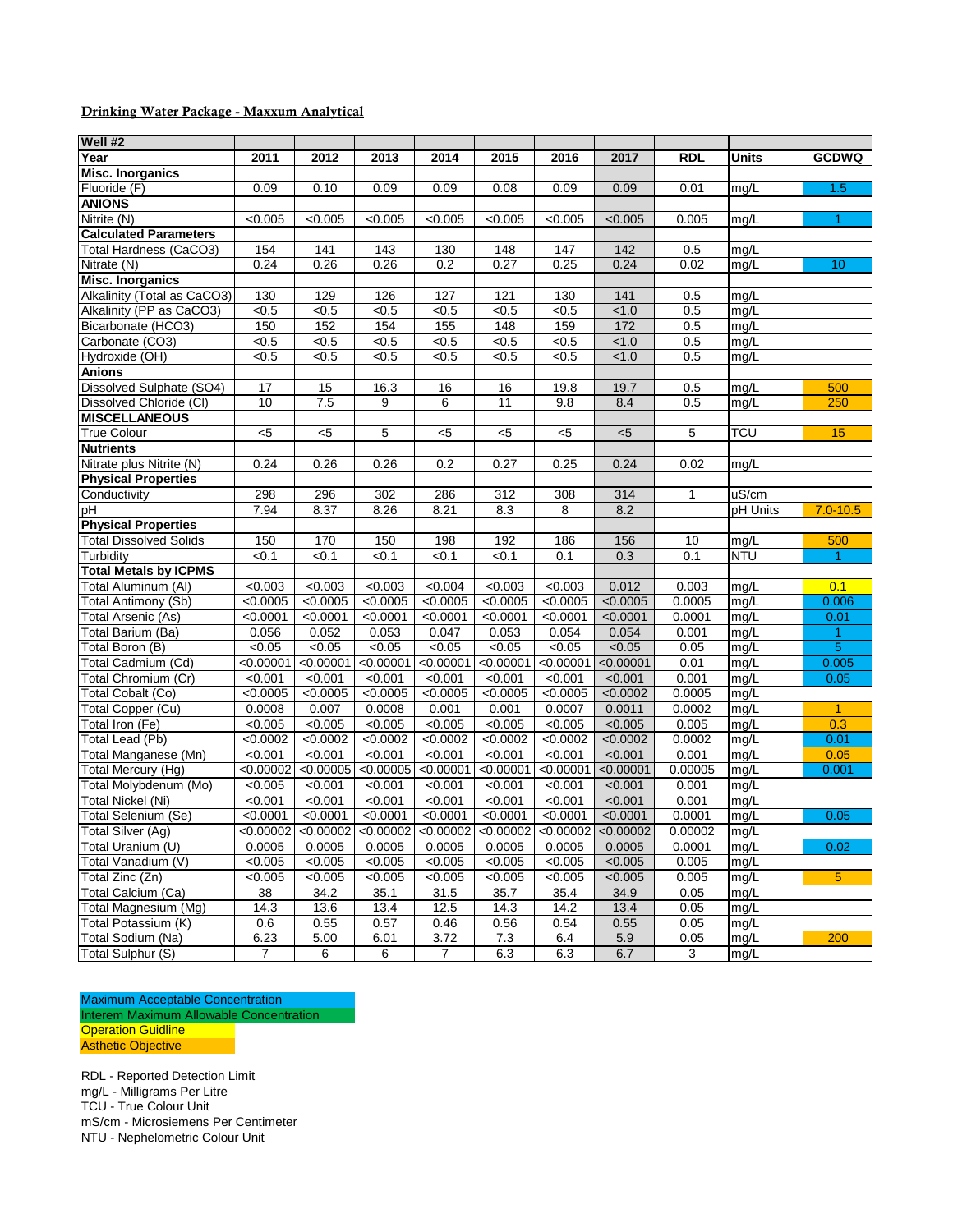| Well #3                       |                |                |                |                  |                |                   |           |                |              |                      |
|-------------------------------|----------------|----------------|----------------|------------------|----------------|-------------------|-----------|----------------|--------------|----------------------|
| Year                          | 2011           | 2012           | 2013           | 2014             | 2015           | 2016              | 2017      | <b>RDL</b>     | <b>Units</b> | <b>GCDWQ</b>         |
| <b>Misc. Inorganics</b>       |                |                |                |                  |                |                   |           |                |              |                      |
| Fluoride (F)                  | 0.1            | 0.10           | 0.09           | 0.09             | 0.08           | 0.09              | 0.09      | 0.01           | mg/L         | 1.5                  |
| <b>ANIONS</b>                 |                |                |                |                  |                |                   |           |                |              |                      |
| Nitrite (N)                   | < 0.005        | < 0.005        | < 0.005        | < 0.005          | < 0.005        | < 0.005           | < 0.005   | 0.005          | mg/L         | $\blacktriangleleft$ |
| <b>Calculated Parameters</b>  |                |                |                |                  |                |                   |           |                |              |                      |
| Total Hardness (CaCO3)        | 177            | 152            | 165            | 158              | 167            | 165               | 165       | 0.5            | mg/L         |                      |
| Nitrate (N)                   | 0.44           | 0.49           | 0.5            | 0.53             | 0.54           | 0.54              | 0.55      | 0.02           | mg/L         | 10 <sup>°</sup>      |
| <b>Misc. Inorganics</b>       |                |                |                |                  |                |                   |           |                |              |                      |
| Alkalinity (Total as CaCO3)   | 140            | 150            | 145            | $\overline{148}$ | 139            | 149               | 152       | 0.5            | mg/L         |                      |
| Alkalinity (PP as CaCO3)      | <0.5           | <0.5           | <0.5           | <0.5             | 1.24           | <0.5              | < 1.0     | 0.5            | mq/L         |                      |
| Bicarbonate (HCO3)            | 180            | 176            | 177            | 181              | 167            | 182               | 185       | 0.5            | mq/L         |                      |
| Carbonate (CO3)               | < 0.5          | < 0.5          | <0.5           | <0.5             | 1.49           | <0.5              | < 1.0     | 0.5            | mg/L         |                      |
| Hydroxide (OH)                | <0.5           | < 0.5          | <0.5           | < 0.5            | < 0.5          | < 0.5             | < 1.0     | 0.5            | mg/L         |                      |
| <b>Anions</b>                 |                |                |                |                  |                |                   |           |                |              |                      |
| Dissolved Sulphate (SO4)      | 17             | 17.3           | 18.1           | 15.4             | 16.7           | 19.1              | 18.1      | 0.5            | mg/L         | 500                  |
| Dissolved Chloride (CI)       | 12             | 25             | 12             | 19               | 12             | 12                | 13        | 0.5            | mq/L         | 250                  |
| <b>MISCELLANEOUS</b>          |                |                |                |                  |                |                   |           |                |              |                      |
| <b>True Colour</b>            | $5$            | $5$            | 5              | $<$ 5            | < 5            | < 5               | 9.2       | 5              | TCU          | 15                   |
| <b>Nutrients</b>              |                |                |                |                  |                |                   |           |                |              |                      |
| Nitrate plus Nitrite (N)      | 0.44           | 0.49           | 0.5            | 0.53             | 0.54           | 0.54              | 0.55      | 0.02           | mg/L         |                      |
| <b>Physical Properties</b>    |                |                |                |                  |                |                   |           |                |              |                      |
| Conductivity                  | 339            | 398            | 346            | 377              | 349            | 346               | 349       | $\mathbf{1}$   | uS/cm        |                      |
| рH                            | 8.01           | 8.43           | 8.28           | 8.2              | 8.3            | 8.1               | 8.3       |                | pH Units     | $7.0 - 10.5$         |
| <b>Physical Properties</b>    |                |                |                |                  |                |                   |           |                |              |                      |
| <b>Total Dissolved Solids</b> | 180            | 218            | 202            | 196              | 216            | 182               | 182       | 10             | mg/L         | 500                  |
| Turbidity                     | < 0.1          | <0.1           | 50.1           | 0.1              | 0.1            | $\overline{50.1}$ | 0.26      | 0.1            | <b>NTU</b>   | $\blacktriangleleft$ |
| <b>Total Metals by ICPMS</b>  |                |                |                |                  |                |                   |           |                |              |                      |
| Total Aluminum (Al)           | $\sqrt{0.003}$ | $\sqrt{0.003}$ | $\sqrt{0.003}$ | < 0.003          | $\sqrt{0.003}$ | $\sqrt{0.003}$    | 0.011     | 0.003          | mq/L         | 0.1                  |
| <b>Total Antimony (Sb)</b>    | < 0.0005       | < 0.0005       | < 0.0005       | < 0.0005         | < 0.0005       | < 0.0005          | < 0.0005  | 0.0005         | mg/L         | 0.006                |
| Total Arsenic (As)            | < 0.0001       | < 0.0001       | < 0.0001       | < 0.0001         | < 0.0001       | $\sqrt{0.0001}$   | < 0.0001  | 0.0001         | mq/L         | 0.01                 |
| Total Barium (Ba)             | 0.124          | 0.11           | 0.012          | 0.125            | 0.121          | 0.118             | 0.117     | 0.001          | mg/L         | $\blacktriangleleft$ |
| Total Boron (B)               | < 0.05         | < 0.05         | < 0.05         | < 0.05           | < 0.05         | < 0.05            | < 0.05    | 0.05           | mg/L         | $\overline{5}$       |
| Total Cadmium (Cd)            | < 0.00001      | < 0.00001      | < 0.00001      | < 0.00001        | < 0.00001      | < 0.00001         | < 0.00001 | 0.01           | mq/L         | 0.005                |
| Total Chromium (Cr)           | < 0.001        | < 0.001        | < 0.001        | < 0.001          | < 0.001        | < 0.001           | < 0.001   | 0.001          | mg/L         | 0.05                 |
| Total Cobalt (Co)             | < 0.0005       | < 0.0005       | < 0.0005       | < 0.0005         | < 0.0005       | < 0.0005          | < 0.0002  | 0.0005         | mq/L         |                      |
| Total Copper (Cu)             | 0.0015         | 0.0008         | 0.0007         | 0.0006           | 0.001          | 0.0006            | 0.0009    | 0.0002         | mg/L         | $\blacktriangleleft$ |
| Total Iron (Fe)               | < 0.005        | < 0.005        | < 0.005        | < 0.005          | < 0.005        | < 0.005           | < 0.005   | 0.005          | mq/L         | 0.3                  |
| Total Lead (Pb)               | < 0.0002       | < 0.0002       | < 0.0002       | < 0.0002         | < 0.0002       | < 0.0002          | < 0.0002  | 0.0002         | mg/L         | 0.01                 |
| Total Manganese (Mn)          | < 0.001        | < 0.001        | < 0.001        | < 0.001          | < 0.001        | < 0.001           | < 0.001   | 0.001          | mg/L         | 0.05                 |
| Total Mercury (Hg)            | <0.00002       | < 0.00005      | < 0.00005      | < 0.00001        | < 0.00001      | < 0.00001         | < 0.00001 | $0.00002$ mg/L |              | 0.001                |
| Total Molybdenum (Mo)         | < 0.001        | < 0.001        | < 0.001        | < 0.001          | < 0.001        | < 0.001           | < 0.001   | 0.001          | mg/L         |                      |
| Total Nickel (Ni)             | < 0.001        | < 0.001        | < 0.001        | < 0.001          | < 0.001        | < 0.001           | < 0.001   | 0.001          | mq/L         |                      |
| Total Selenium (Se)           | < 0.0001       | < 0.0001       | < 0.0001       | < 0.0001         | < 0.0001       | < 0.0001          | < 0.0001  | 0.0001         | mq/L         | 0.05                 |
| Total Silver (Ag)             | < 0.00002      | < 0.00002      | < 0.00002      | < 0.00002        | < 0.00002      | < 0.00002         | < 0.00002 | 0.00002        | mg/L         |                      |
| Total Uranium (U)             | 0.0006         | 0.0006         | 0.0006         | 0.0007           | 0.0007         | 0.0007            | 0.0007    | 0.0001         | mg/L         | 0.02                 |
| Total Vanadium (V)            | < 0.005        | < 0.005        | < 0.005        | < 0.005          | < 0.005        | < 0.005           | < 0.005   | 0.005          | mg/L         |                      |
| Total Zinc (Zn)               | < 0.005        | < 0.005        | < 0.005        | < 0.005          | < 0.005        | < 0.005           | < 0.005   | 0.005          | mg/L         | $\overline{5}$       |
| Total Calcium (Ca)            | 34.3           | 29.1           | 32.6           | 30.4             | 33.2           | 31.5              | 31.3      | 0.05           | mg/L         |                      |
| Total Magnesium (Mg)          | 22.1           | 19.3           | 20.3           | 19.9             | 20.4           | 20.9              | 21.2      | 0.05           | mg/L         |                      |
| Total Potassium (K)           | 0.85           | 0.84           | 0.76           | 0.75             | 0.79           | 0.73              | 0.73      | 0.05           | mq/L         |                      |
| Total Sodium (Na)             | 7.77           | 15.5           | 7.3            | 12.1             | 7.6            | 7.2               | 7.0       | 0.05           | mq/L         | 200                  |
| Total Sulphur (S)             | $\overline{7}$ | $\overline{7}$ | 5              | 7                | 6.5            | 6.1               | 6.4       | 3              | mg/L         |                      |

Maximum Acceptable Concentration Interem Maximum Allowable Concentration

**Operation Guidline** Asthetic Objective

RDL - Reported Detection Limit

mg/L - Milligrams Per Litre

TCU - True Colour Unit

mS/cm - Microsiemens Per Centimeter

NTU - Nephelometric Colour Unit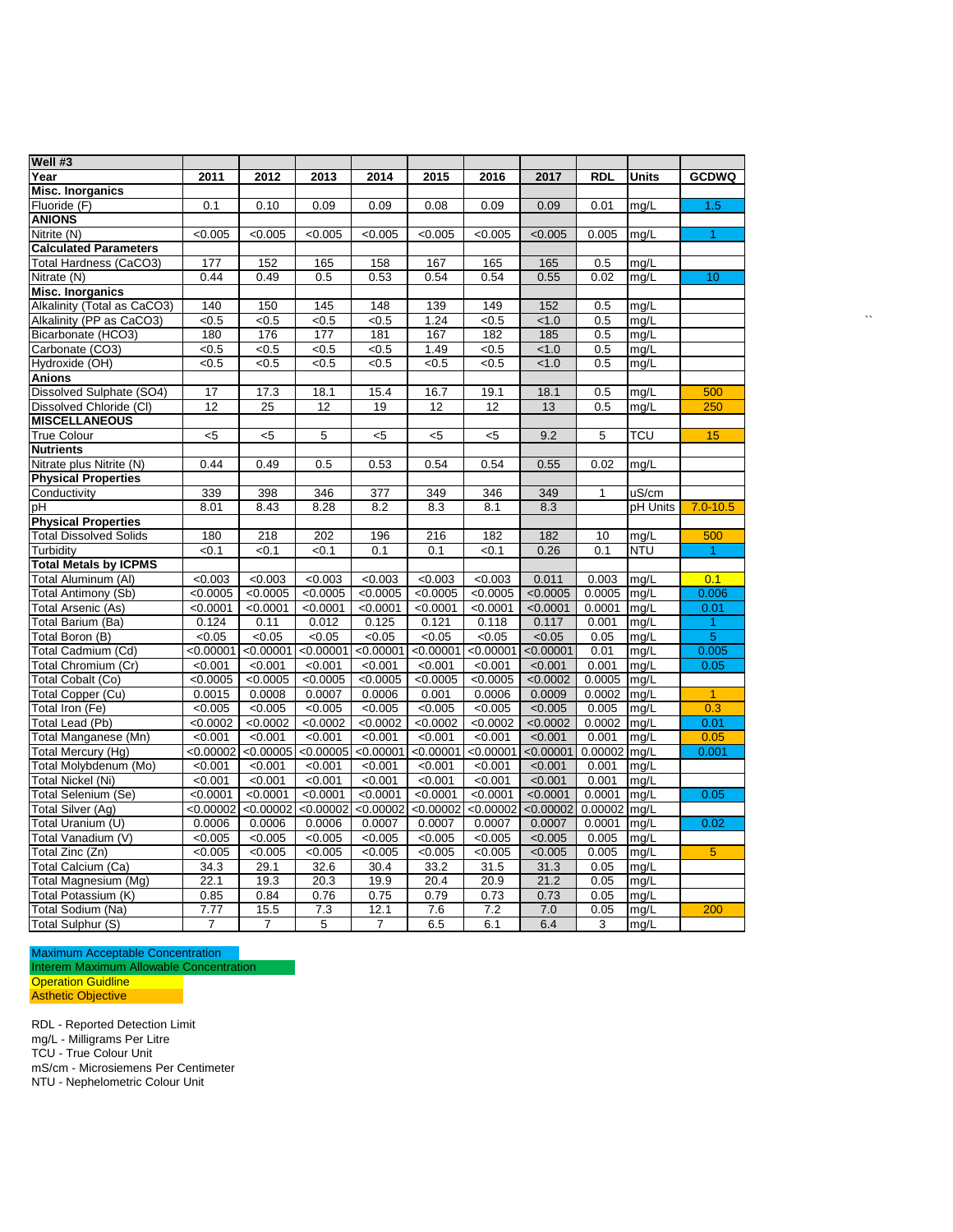| Well #4                       |           |           |                  |                 |                |                 |           |            |              |              |
|-------------------------------|-----------|-----------|------------------|-----------------|----------------|-----------------|-----------|------------|--------------|--------------|
| Year                          | 2011      | 2012      | 2013             | 2014            | 2015           | 2016            | 2017      | <b>RDL</b> | <b>Units</b> | <b>GCDWQ</b> |
| <b>Misc. Inorganics</b>       |           |           |                  |                 | <b>OFFLINE</b> |                 |           |            |              |              |
| Fluoride (F)                  | 0.05      | 0.06      | 0.06             | 0.06            |                | 0.06            | 0.06      | 0.01       | mg/L         | 1.5          |
| <b>ANIONS</b>                 |           |           |                  |                 |                |                 |           |            |              |              |
| Nitrite (N)                   | < 0.005   | < 0.005   | < 0.005          | < 0.005         |                | < 0.005         | < 0.005   | 0.005      | mg/L         | $\mathbf{1}$ |
| <b>Calculated Parameters</b>  |           |           |                  |                 |                |                 |           |            |              |              |
| Total Hardness (CaCO3)        | 399       | 344       | $\overline{370}$ | 344             |                | 383             | 396       | 0.5        | mg/L         |              |
| Nitrate (N)                   | 1.29      | 1.37      | 1.46             | 1.42            |                | 1.44            | 1.64      | 0.02       | mg/L         | 10           |
| <b>Misc. Inorganics</b>       |           |           |                  |                 |                |                 |           |            |              |              |
| Alkalinity (Total as CaCO3)   | 310       | 302       | 312              | 323             |                | 338             | 356       | 0.5        | mg/L         |              |
| Alkalinity (PP as CaCO3)      | < 0.5     | < 0.5     | < 0.5            | $\sqrt{6.5}$    |                | <0.5            | < 1.0     | 0.5        | mg/L         |              |
| Bicarbonate (HCO3)            | 380       | 356       | 380              | 395             |                | 412             | 434       | 0.5        | mg/L         |              |
| Carbonate (CO3)               | < 0.5     | < 0.5     | < 0.5            | < 0.5           |                | < 0.5           | < 1.0     | 0.5        | mg/L         |              |
| Hydroxide (OH)                | < 0.5     | < 0.5     | < 0.5            | < 0.5           |                | < 0.5           | < 1.0     | 0.5        | mg/L         |              |
| <b>Anions</b>                 |           |           |                  |                 |                |                 |           |            |              |              |
| Dissolved Sulphate (SO4)      | 32        | 33        | 39.4             | 33.8            |                | 41.5            | 42.8      | 0.5        | mg/L         | 500          |
| Dissolved Chloride (CI)       | 120       | 59        | 72               | $\overline{78}$ |                | $\overline{97}$ | 110       | 0.5        | mg/L         | 250          |
| <b>MISCELLANEOUS</b>          |           |           |                  |                 |                |                 |           |            |              |              |
| <b>True Colour</b>            | <5        | $<$ 5     | $5$              | $5$             |                | $<$ 5           | 17.3      | 5          | <b>TCU</b>   | 15           |
| <b>Nutrients</b>              |           |           |                  |                 |                |                 |           |            |              |              |
| Nitrate plus Nitrite (N)      | 1.29      | 1.37      | 1.46             | 1.42            |                | 1.44            | 1.64      | 0.02       | mg/L         |              |
| <b>Physical Properties</b>    |           |           |                  |                 |                |                 |           |            |              |              |
| Conductivity                  | 841       | 804       | 869              | 896             |                | 959             | 1050      | 1          | uS/cm        |              |
| þН                            | 7.87      | 8.39      | 8.21             | 8               |                | 7.77            | 8.26      |            |              | $7.0 - 10.5$ |
| <b>Physical Properties</b>    |           |           |                  |                 |                |                 |           |            |              |              |
| <b>Total Dissolved Solids</b> | 440       | 508       | 486              | 490             |                | 506             | 580       | 10         | mg/L         | 500          |
| Turbidity                     | < 0.1     | < 0.1     | < 0.1            | < 0.1           |                | 0.15            | 1.03      | 0.1        | <b>NTU</b>   | 1.           |
| <b>Total Metals by ICPMS</b>  |           |           |                  |                 |                |                 |           |            |              |              |
| Total Aluminum (AI)           | < 0.003   | < 0.003   | < 0.003          | < 0.003         |                | < 0.003         | 0.010     | 0.003      | mg/L         | 0.1          |
| Total Antimony (Sb)           | < 0.0005  | < 0.0005  | < 0.0005         | < 0.0005        |                | < 0.0005        | < 0.0005  | 0.0005     | mg/L         | 0.006        |
| Total Arsenic (As)            | < 0.0001  | < 0.0001  | < 0.0001         | < 0.0001        |                | <0.0001         | < 0.0001  | 0.0001     | mg/L         | 0.01         |
| Total Barium (Ba)             | 0.199     | 0.185     | 0.196            | 0.179           |                | 0.21            | 0.24      | 0.001      | mg/L         | $\mathbf{1}$ |
| Total Boron (B)               | < 0.05    | < 0.05    | < 0.05           | < 0.05          |                | < 0.05          | < 0.05    | 0.05       | mg/L         | 5            |
| Total Cadmium (Cd)            | < 0.00001 | < 0.00001 | < 0.00001        | < 0.00001       |                | < 0.00001       | < 0.00001 | 0.01       | mg/L         | 0.005        |
| Total Chromium (Cr)           | < 0.001   | < 0.001   | < 0.001          | < 0.001         |                | < 0.001         | < 0.001   | 0.001      | mg/L         | 0.05         |
| Total Cobalt (Co)             | < 0.0005  | < 0.0005  | < 0.0005         | < 0.0005        |                | <0.0005         | < 0.0002  | 0.0005     | mg/L         |              |
| <b>Total Copper (Cu)</b>      | 0.0011    | 0.0008    | 0.0011           | 0.0008          |                | 0.0012          | 0.0016    | 0.0002     | mg/L         | $\mathbf{1}$ |
| Total Iron (Fe)               | < 0.005   | < 0.005   | < 0.005          | < 0.005         |                | < 0.005         | < 0.005   | 0.005      | mg/L         | 0.3          |
| Total Lead (Pb)               | <0.0002   | < 0.0002  | < 0.0002         | < 0.0002        |                | $\sqrt{0.0002}$ | < 0.0002  | 0.0002     | mg/L         | 0.01         |
| Total Manganese (Mn)          | < 0.001   | < 0.001   | < 0.001          | < 0.001         |                | < 0.001         | < 0.001   | 0.001      | mg/L         | 0.05         |
| Total Mercury (Hg)            | < 0.00002 | < 0.00005 | < 0.00005        | < 0.00001       |                | < 0.00001       | < 0.00001 | 0.00002    | mg/L         | 0.001        |
| Total Molybdenum (Mo)         | < 0.001   | < 0.001   | < 0.001          | < 0.001         |                | < 0.001         | < 0.001   | 0.001      | mg/L         |              |
| Total Nickel (Ni)             | < 0.001   | < 0.001   | < 0.001          | < 0.001         |                | < 0.001         | < 0.001   | 0.001      | mg/L         |              |
| Total Selenium (Se)           | < 0.0001  | < 0.0001  | 0.0001           | 0.0001          |                | < 0.0001        | < 0.0001  | 0.0001     | mg/L         | 0.05         |
| Total Silver (Ag)             | <0.00002  | <0.00002  | < 0.00002        | < 0.00002       |                | < 0.00002       | < 0.00002 | 0.00002    | mg/L         |              |
| Total Uranium (U)             | 0.0011    | 0.0011    | 0.0012           | 0.0011          |                | 0.0012          | 0.0013    | 0.0001     | mg/L         | 0.02         |
| Total Vanadium (V)            | < 0.005   | < 0.005   | < 0.005          | < 0.005         |                | < 0.005         | < 0.005   | 0.005      | mg/L         |              |
| Total Zinc (Zn)               | < 0.005   | < 0.005   | < 0.005          | < 0.005         |                | < 0.005         | < 0.005   | 0.005      | mg/L         | 5            |
| Total Calcium (Ca)            | 95.9      | 80.8      | 87.8             | 81.4            |                | 85.4            | 89.7      | 0.05       | mg/L         |              |
| Total Magnesium (Mg)          | 38.8      | 34.7      | 36.5             | 34.3            |                | 41.2            | 41.7      | 0.05       | mg/L         |              |
| Total Potassium (K)           | 1.88      | 1.59      | 1.69             | 1.48            |                | 1.89            | 1.96      | 0.05       | mg/L         |              |
| Total Sodium (Na)             | 41.6      | 37.7      | 40.4             | 38.8            |                | 51.1            | 59.0      | 0.05       | mg/L         | 200          |
| Total Sulphur (S)             | 15        | 13        | 13               | 13              |                | 14.1            | 15.5      | 3          | mg/L         |              |

Maximum Acceptable Concentration Interem Maximum Allowable Concentration Operation Guidline Asthetic Objective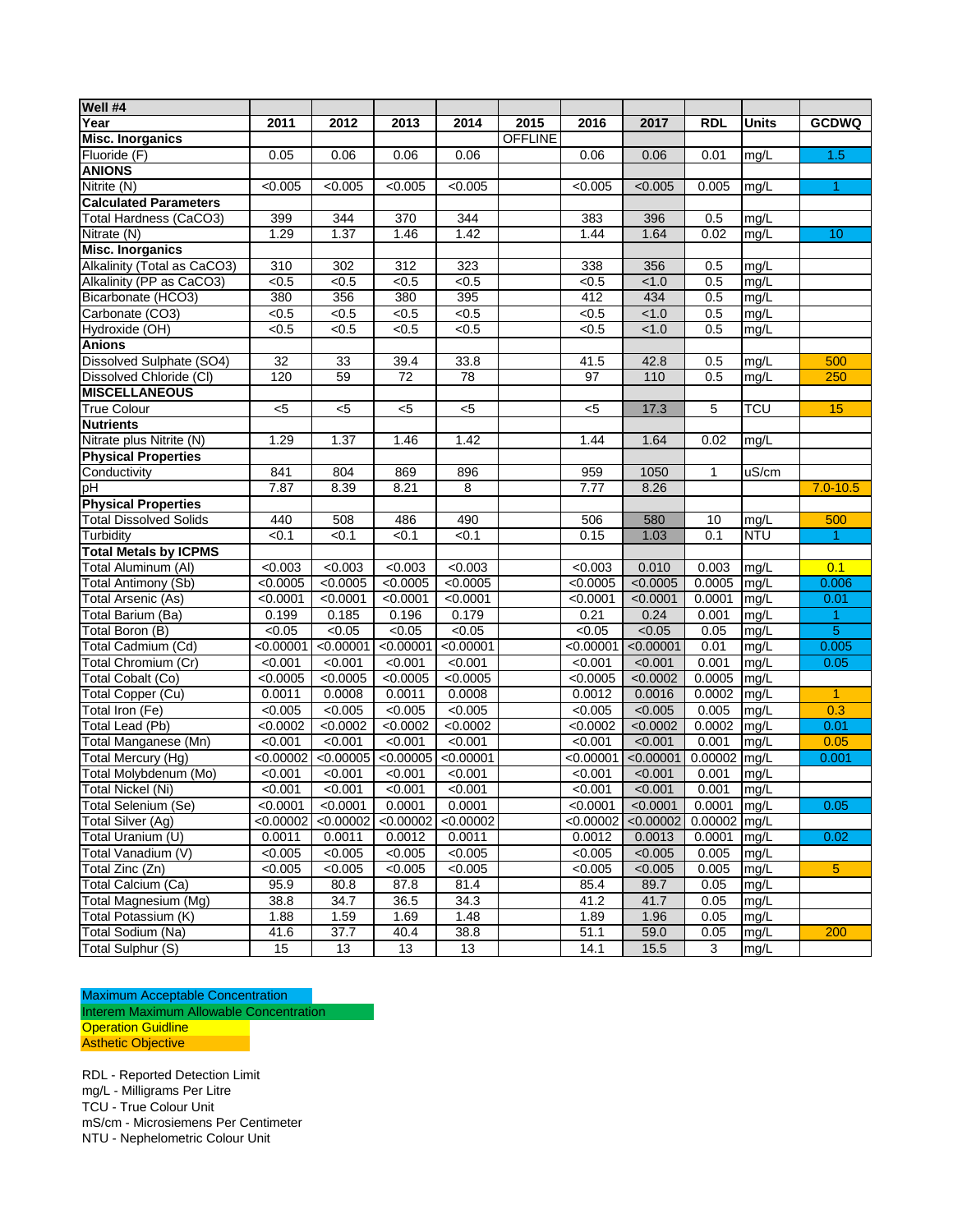| Well #5                       |                  |           |                |                |           |           |           |            |              |                |
|-------------------------------|------------------|-----------|----------------|----------------|-----------|-----------|-----------|------------|--------------|----------------|
| Year                          | 2011             | 2012      | 2013           | 2014           | 2015      | 2016      | 2017      | <b>RDL</b> | <b>Units</b> | <b>GCDWQ</b>   |
| <b>Misc. Inorganics</b>       |                  |           |                |                |           |           |           |            |              |                |
| Fluoride (F)                  | 0.09             | 0.10      | 0.10           | 0.10           | 0.08      | 0.09      | 0.09      | 0.01       | mg/L         | 1.5            |
| <b>ANIONS</b>                 |                  |           |                |                |           |           |           |            |              |                |
| Nitrite (N)                   | < 0.005          | < 0.005   | 0.005          | < 0.005        | < 0.005   | < 0.005   | < 0.005   | 0.005      | mg/L         | 1.             |
| <b>Calculated Parameters</b>  |                  |           |                |                |           |           |           |            |              |                |
| Total Hardness (CaCO3)        | 190              | 161       | 178            | 169            | 181       | 182       | 174       | 0.5        | mg/L         |                |
| Nitrate (N)                   | 0.36             | 0.40      | 0.50           | 0.45           | 0.46      | 0.45      | 0.52      | 0.02       | mg/L         | 10             |
| <b>Misc. Inorganics</b>       |                  |           |                |                |           |           |           |            |              |                |
| Alkalinity (Total as CaCO3)   | 150              | 158       | 157            | 156            | 150       | 162       | 168       | 0.5        | mg/L         |                |
| Alkalinity (PP as CaCO3)      | < 0.5            | < 0.5     | < 0.5          | < 0.5          | 0.83      | < 0.5     | < 1.0     | 0.5        | mg/L         |                |
| Bicarbonate (HCO3)            | 190              | 185       | 191            | 190            | 181       | 198       | 205       | 0.5        | mg/L         |                |
| Carbonate (CO3)               | < 0.5            | < 0.5     | < 0.5          | < 0.5          | 1         | < 0.5     | < 1.0     | 0.5        | mg/L         |                |
| Hydroxide (OH)                | < 0.5            | < 0.5     | < 0.5          | < 0.5          | < 0.5     | < 0.5     | < 1.0     | 0.5        | mg/L         |                |
| <b>Anions</b>                 |                  |           |                |                |           |           |           |            |              |                |
| Dissolved Sulphate (SO4)      | 20               | 19        | 21.3           | 19.5           | 18.8      | 22.6      | 21.2      | 0.5        | mg/L         | 500            |
| Dissolved Chloride (CI)       | 13               | 15        | 15             | 14             | 14        | 14        | 15        | 0.5        | mg/L         | 250            |
| <b>MISCELLANEOUS</b>          |                  |           |                |                |           |           |           |            |              |                |
| <b>True Colour</b>            | $<$ 5            | $<$ 5     | $<$ 5          | $<$ 5          | $5$       | <5        | 5         | 5          | <b>TCU</b>   | 15             |
| <b>Nutrients</b>              |                  |           |                |                |           |           |           |            |              |                |
| Nitrate plus Nitrite (N)      | 0.36             | 0.40      | 0.50           | 0.45           | 0.46      | 0.45      | 0.52      | 0.02       | mg/L         |                |
| <b>Physical Properties</b>    |                  |           |                |                |           |           |           |            |              |                |
| Conductivity                  | 357              | 380       | 386            | 373            | 379       | 382       | 390       | 1          | uS/cm        |                |
| pH                            | 7.85             | 8.43      | 8.23           | 8.17           | 8.32      | 8.06      | 8.29      |            |              | $7.0 - 10.5$   |
| <b>Physical Properties</b>    |                  |           |                |                |           |           |           |            |              |                |
| <b>Total Dissolved Solids</b> | 190              | 230       | 238            | 198            | 228       | 206       | 200       | 10         | mg/L         | 500            |
| Turbidity                     | 0.2              | < 0.1     | < 0.1          | < 0.1          | 0.14      | < 0.1     | 0.3       | 0.1        | <b>NTU</b>   | 1.             |
| <b>Total Metals by ICPMS</b>  |                  |           |                |                |           |           |           |            |              |                |
| Total Aluminum (AI)           | < 0.003          | < 0.003   | < 0.003        | < 0.003        | < 0.003   | < 0.003   | 0.012     | 0.003      | mg/L         | 0.1            |
| Total Antimony (Sb)           | <0.0005          | < 0.0005  | < 0.0005       | < 0.0005       | < 0.0005  | < 0.0005  | < 0.0005  | 0.0005     | mg/L         | 0.006          |
| Total Arsenic (As)            | < 0.0001         | < 0.0001  | < 0.0001       | < 0.0001       | < 0.0001  | < 0.0001  | < 0.0001  | 0.0001     | mg/L         | 0.01           |
| Total Barium (Ba)             | 0.076            | 0.066     | 0.076          | 0.069          | 0.074     | 0.073     | 0.076     | 0.001      | mg/L         | 1              |
| Total Boron (B)               | $\frac{1}{0.05}$ | < 0.05    | < 0.05         | < 0.05         | < 0.05    | < 0.05    | < 0.05    | 0.05       | mg/L         | $\overline{5}$ |
| Total Cadmium (Cd)            | 0.0002           | < 0.00001 | < 0.00001      | < 0.00001      | < 0.00001 | < 0.00001 | < 0.00001 | 0.01       | mg/L         | 0.005          |
| Total Chromium (Cr)           | < 0.001          | < 0.001   | < 0.001        | < 0.001        | < 0.001   | < 0.001   | < 0.001   | 0.001      | mg/L         | 0.05           |
| Total Cobalt (Co)             | < 0.0005         | < 0.0005  | < 0.0005       | < 0.0005       | < 0.0005  | < 0.0005  | < 0.0002  | 0.0005     | mg/L         |                |
| Total Copper (Cu)             | 0.0023           | 0.0009    | 0.0013         | 0.0008         | 0.0006    | 0.0006    | 0.0007    | 0.0002     | mg/L         | $\mathbf{1}$   |
| Total Iron (Fe)               | 0.0021           | < 0.005   | < 0.005        | < 0.005        | < 0.005   | < 0.005   | < 0.010   | 0.005      | mg/L         | 0.3            |
| <b>Total Lead (Pb)</b>        | 0.0003           | < 0.0002  | < 0.0002       | < 0.0002       | < 0.0002  | < 0.0002  | < 0.0002  | 0.0002     | mg/L         | 0.01           |
| Total Manganese (Mn)          | < 0.001          | < 0.001   | < 0.001        | < 0.001        | < 0.001   | < 0.001   | < 0.001   | 0.001      | mg/L         | 0.05           |
| Total Mercury (Hg)            | < 0.00002        | < 0.00005 | < 0.00005      | <0.00001       | < 0.00001 | < 0.00001 | < 0.00001 | 0.00002    | mg/L         | 0.001          |
| Total Molybdenum (Mo)         | < 0.001          | < 0.001   | < 0.001        | < 0.001        | < 0.001   | < 0.001   | < 0.001   | 0.001      | mg/L         |                |
| Total Nickel (Ni)             | < 0.001          | < 0.001   | < 0.001        | < 0.001        | < 0.001   | < 0.001   | < 0.001   | 0.001      | mq/L         |                |
| Total Selenium (Se)           | < 0.0001         | < 0.0001  | < 0.0001       | < 0.0001       | < 0.0001  | < 0.0001  | < 0.0001  | 0.0001     | mg/L         | 0.05           |
| Total Silver (Ag)             | < 0.00002        | < 0.00002 | < 0.00002      | < 0.00002      | < 0.00002 | < 0.00002 | < 0.00002 | 0.00002    | mg/L         |                |
| Total Uranium (U)             | 0.0006           | 0.0005    | 0.0006         | 0.0006         | 0.0006    | 0.0006    | 0.0006    | 0.0001     | mg/L         | 0.02           |
| Total Vanadium (V)            | < 0.005          | < 0.005   | < 0.005        | < 0.005        | < 0.005   | < 0.005   | < 0.005   | 0.005      | mg/L         |                |
| Total Zinc (Zn)               | < 0.005          | < 0.005   | < 0.005        | < 0.005        | < 0.005   | < 0.005   | < 0.005   | 0.005      | mg/L         | 5              |
| Total Calcium (Ca)            | 46.8             | 38.2      | 42.9           | 41.1           | 43.6      | 42.6      | 41.0      | 0.05       | mg/L         |                |
| Total Magnesium (Mg)          | 17.7             | 15.9      | 17.2           | 16.1           | 17.4      | 18.3      | 17.3      | 0.05       | mg/L         |                |
| Total Potassium (K)           | 0.96             | 0.82      | 0.95           | 0.82           | 0.92      | 0.92      | 0.91      | 0.05       | mg/L         |                |
| Total Sodium (Na)             | 8.27             | 8.98      | 9.42           | 8.26           | 9.46      | 9.66      | 9.23      | 0.05       | mg/L         | 200            |
| Total Sulphur (S)             | 8                | 8         | $\overline{7}$ | $\overline{7}$ | 7.1       | 7.6       | 6.4       | 3          | mg/L         |                |

Maximum Acceptable Concentration Interem Maximum Allowable Concentration **Operation Guidline** Asthetic Objective